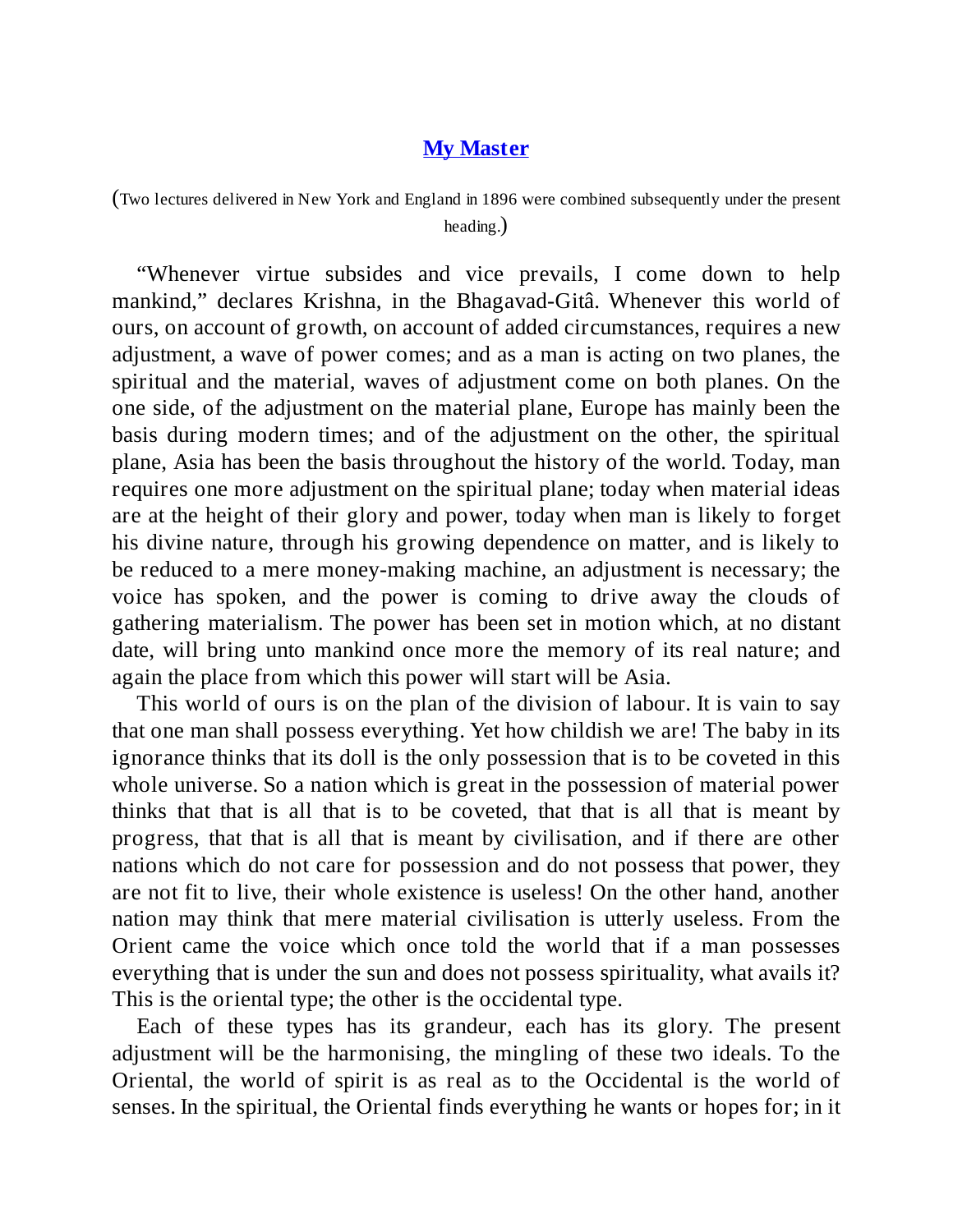he finds all that makes life real to him. To the Occidental he is a dreamer; to the Oriental the Occidental is a dreamer playing with ephemeral toys, and he laughs to think that grown-up men and women should make so much of a handful of matter which they will have to leave sooner or later. Each calls the other a dreamer. But the oriental ideal is as necessary for the progress of the human race as is the occidental, and I think it is more necessary. Machines never made mankind happy and never will make. He who is trying to make us believe this will claim that happiness is in the machine; but it is always in the mind. That man alone who is the lord of his mind can become happy, and none else. And what, after all, is this power of machinery? Why should a man who can send a current of electricity through a wire be called a very great man and a very intelligent man? Does not nature do a million times more than that every moment? Why not then fall down and worship nature? What avails it if you have power over the whole of the world, if you have mastered every atom in the universe? That will not make you happy unless you have the power of happiness in yourself, until you have conquered yourself. Man is born to conquer nature, it is true, but the Occidental means by "nature" only physical or external nature. It is true that external nature is majestic, with its mountains, and oceans, and rivers, and with its infinite powers and varieties. Yet there is a more majestic internal nature of man, higher than the sun, moon, and stars, higher than this earth of ours, higher than the physical universe, transcending these little lives of ours; and it affords another field of study. There the Orientals excel, just as the Occidentals excel in the other. Therefore it is fitting that, whenever there is a spiritual adjustment, it should come from the Orient. It is also fitting that when the Oriental wants to learn about machine-making, he should sit at the feet of the Occidental and learn from him. When the Occident wants to learn about the spirit, about God, about the soul, about the meaning and the mystery of this universe, he must sit at the feet of the Orient to learn.

I am going to present before you the life of one man who has put in motion such a wave in India. But before going into the life of this man, I will try to present before you the secret of India, what India means. If those whose eyes have been blinded by the glamour of material things, whose whole dedication of life is to eating and drinking and enjoying, whose ideal of possession is lands and gold, whose ideal of pleasure is that of the senses, whose God is money, and whose goal is a life of ease and comfort in this world and death after that, whose minds never look forward, and who rarely think of anything higher than the sense-objects in the midst of which they live — if such as these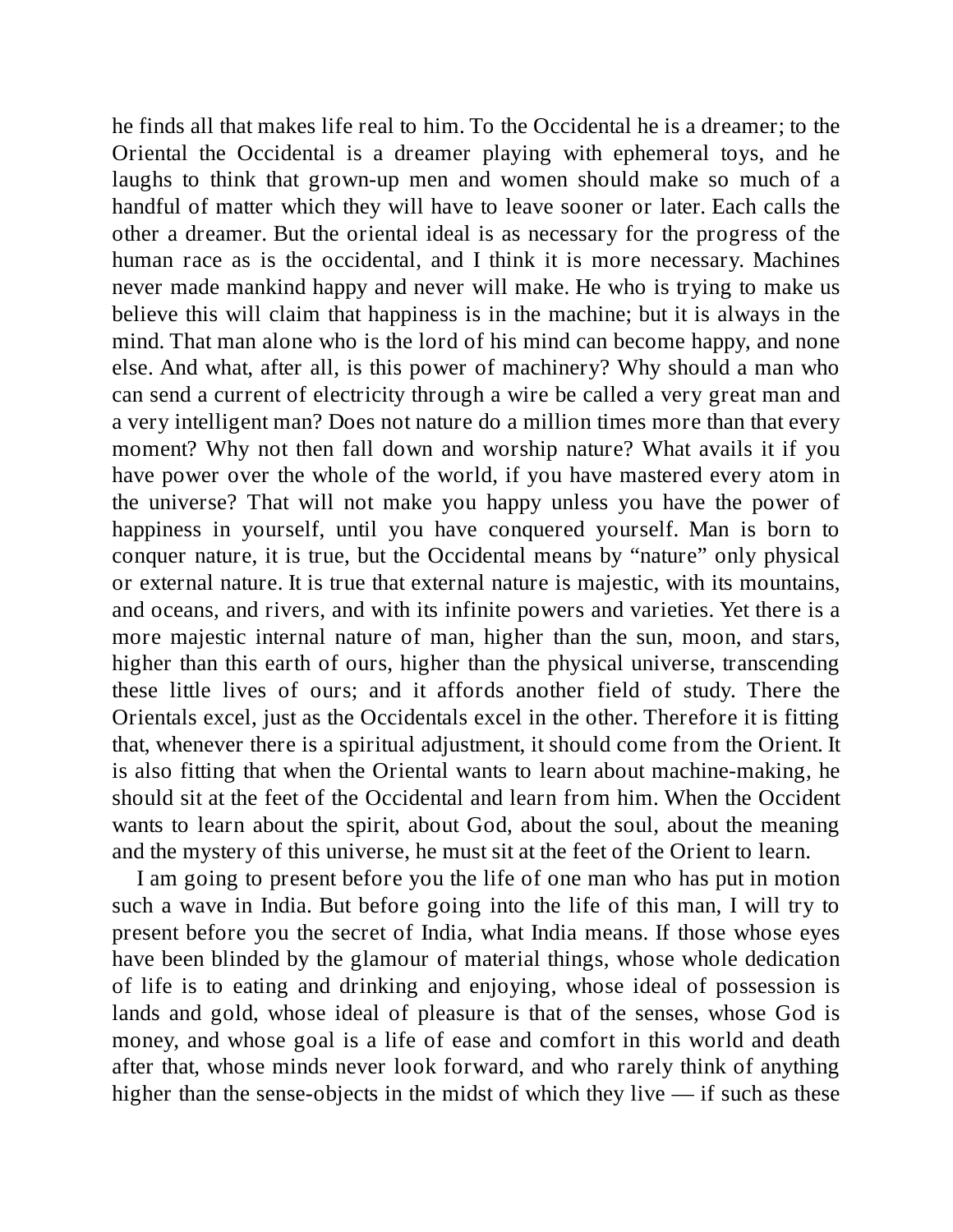go to India, what do they see? Poverty, squalor, superstition, darkness, hideousness everywhere. Why? Because in their minds enlightenment means dress, education, social politeness. Whereas occidental nations have used every effort to improve their material position, India has done differently. There live the only men in the world who, in the whole history of humanity, never went beyond their frontiers to conquer anyone, who never coveted that which belonged to anyone else, whose only fault was that their lands were so fertile, and they accumulated wealth by the hard labour of their hands, and so tempted other nations to come and despoil them. They are contented to be despoiled, and to be called barbarians; and in return they want to send to this world visions of the Supreme, to lay bare for the world the secrets of human nature, to rend the veil that conceals the real man, because they know the dream, because they know that behind this materialism lives the real, divine nature of man which no sin can tarnish, no crime can spoil, no lust can taint, which fire cannot burn, nor water wet, which heat cannot dry nor death kill. And to them this true nature of man is as real as is any material object to the senses of an Occidental.

Just as you are brave to jump at the mouth of a cannon with a hurrah, just as you are brave in the name of patriotism to stand up and give up your lives for your country, so are they brave in the name of God. There it is that when a man declares that this is a world of ideas, that it is all a dream, he casts off clothes and property to demonstrate that what he believes and thinks is true. There it is that a man sits on the bank of a river, when he has known that life is eternal, and wants to give up his body just as nothing, just as you can give up a bit of straw. Therein lies their heroism, that they are ready to face death as a brother, because they are convinced that there is no death for them. Therein lies the strength that has made them invincible through hundreds of years of oppression and foreign invasion and tyranny. The nation lives today, and in that nation even in the days of the direst disaster, spiritual giants have, never failed to arise. Asia produces giants in spirituality, just as the Occident produces giants in politics, giants in science. In the beginning of the present century, when Western influence began to pour into India, when Western conquerors, sword in hand, came to demonstrate to the children of the sages that they were mere barbarians, a race of dreamers, that their religion was but mythology, and god and soul and everything they had been struggling for were mere words without meaning, that the thousands of years of struggle, the thousands of years of endless renunciation, had all been in vain, the question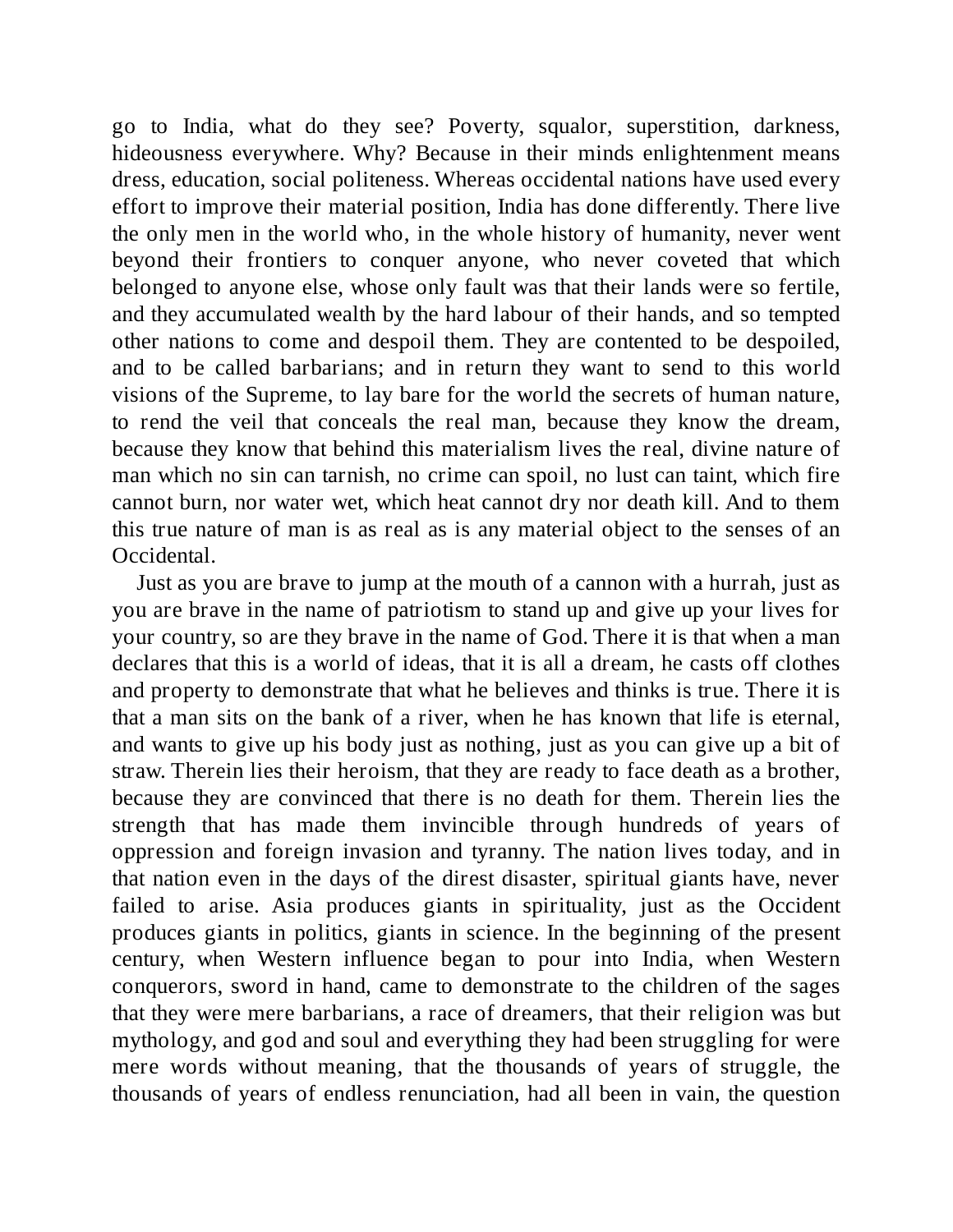began to be agitated among young men at the universities whether the whole national existence up to then had been a failure, whether they must begin anew on the occidental plan, tear up their old books, burn their philosophies, drive away their preachers, and break down their temples. Did not the occidental conqueror, the man who demonstrated his religion with sword and gun, say that all the old ways were mere superstition and idolatry? Children brought up and educated in the new schools started on the occidental plan, drank in these ideas, from their childhood; and it is not to be wondered at that doubts arose. But instead of throwing away superstition and making a real search after truth, the test of truth became, "What does the West say?" The priests must go, the Vedas must be burned, because the West has said so. Out of the feeling of unrest thus produced, there arose a wave of so-called reform in India.

If you wish to be a true reformer, three things are necessary. The first is to feel. Do you really feel for your brothers? Do you really feel that there is so much misery in the world, so much ignorance and superstition? Do you really feel that men are your brothers? Does this idea come into your whole being? Does it run with your blood? Does it tingle in your veins? Does it course through every nerve and filament of your body? Are you full of that idea of sympathy? If you are, that is only the first step. You must think next if you have found any remedy. The old ideas may be all superstition, but in and round these masses of superstition are nuggets of gold and truth. Have you discovered means by which to keep that gold alone, without any of the dross? If you have done that, that is only the second step; one more thing is necessary. What is your motive? Are you sure that you are not actuated by greed of gold, by thirst for fame or power? Are you really sure that you can stand to your ideals and work on, even if the whole world wants to crush you down? Are you sure you know what you want and will perform your duty, and that alone, even if your life is at stake? Are you sure that you will persevere so long as life endures, so long as there is one pulsation left in the heart? Then you are a real reformer, you are a teacher, a Master, a blessing to mankind. But man is so impatient, so short-sighted! He has not the patience to wait, he has not the power to see. He wants to rule, he wants results immediately. Why? He wants to reap the fruits himself, and does not really care for others. Duty for duty's sake is not what he wants. "To work you have the right, but not to the fruits thereof," says Krishna. Why cling to results? Ours are the duties. Let the fruits take care of themselves. But man has no patience. He takes up any scheme. The larger number of would-be reformers all over the world can be classed under this heading.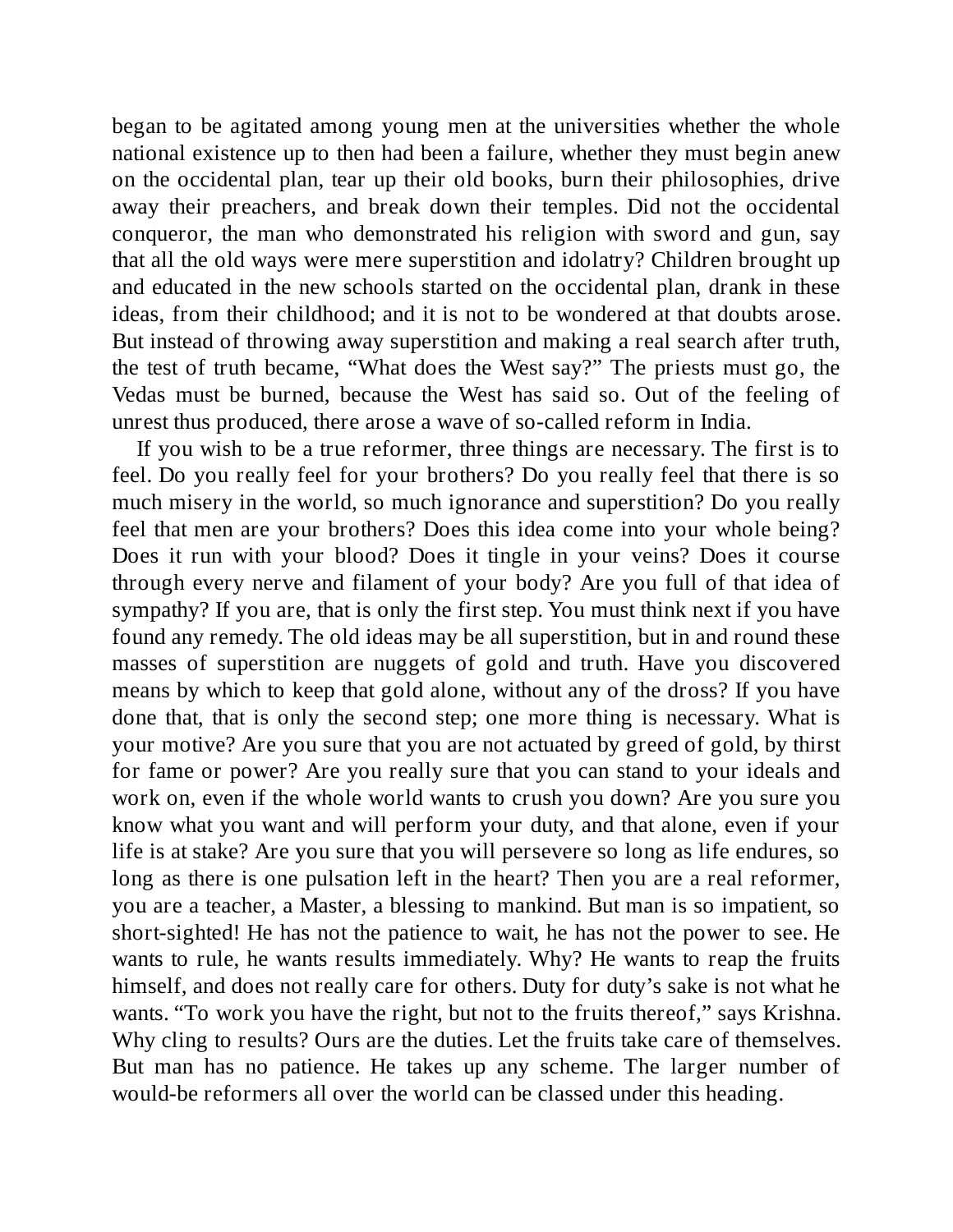As I have said, the idea of reform came to India when it seemed as if the wave of materialism that had invaded her shores would sweep away the teachings of the sages. But the nation had borne the shocks of a thousand such waves of change. This one was mild in comparison. Wave after wave had flooded the land, breaking and crushing everything for hundreds of years. The sword had flashed, and "Victory unto Allah" had rent the skies of India; but these floods subsided, leaving the national ideals unchanged.

The Indian nation cannot be killed. Deathless it stands, and it will stand so long as that spirit shall remain as the background, so long as her people do not give up their spirituality. Beggars they may remain, poor and poverty-stricken, dirt and squalor may surround them perhaps throughout all time, but let them not give up their God, let them not forget that they are the children of the sages. Just as in the West, even the man in the street wants to trace his descent from some robber-baron of the Middle Ages, so in India, even an Emperor on the throne wants to trace his descent from some beggar-sage in the forest, from a man who wore the bark of a tree, lived upon the fruits of the forest and communed with God. That is the type of descent we want; and so long as holiness is thus supremely venerated, India cannot die.

Many of you perhaps have read the article by Prof. Max Müller in a recent issue of the *Nineteenth Century*, headed "A Real Mahâtman". The life of Shri Ramakrishna is interesting, as it was a living illustration of the ideas that he preached. Perhaps it will be a little romantic for you who live in the West in an atmosphere entirely different from that of India. For the methods and manners in the busy rush of life in the West vary entirely from those of India. Yet perhaps it will be of all the more interest for that, because it will bring into a newer light, things about which many have already heard.

It was while reforms of various kinds were being inaugurated in India that a child was born of poor Brâhmin parents on the eighteenth of February, 1836, in one of the remote villages of Bengal. The father and mother were very orthodox people. The life of a really orthodox Brahmin is one of continuous renunciation. Very few things can he do; and over and beyond them the orthodox Brahmin must not occupy himself with any secular business. At the same time he must not receive gifts from everybody. You may imagine how rigorous that life becomes. You have heard of the Brahmins and their priestcraft many times, but very few of you have ever stopped to ask what makes this wonderful band of men the rulers of their fellows. They are the poorest of all the classes in the country; and the secret of their power lies in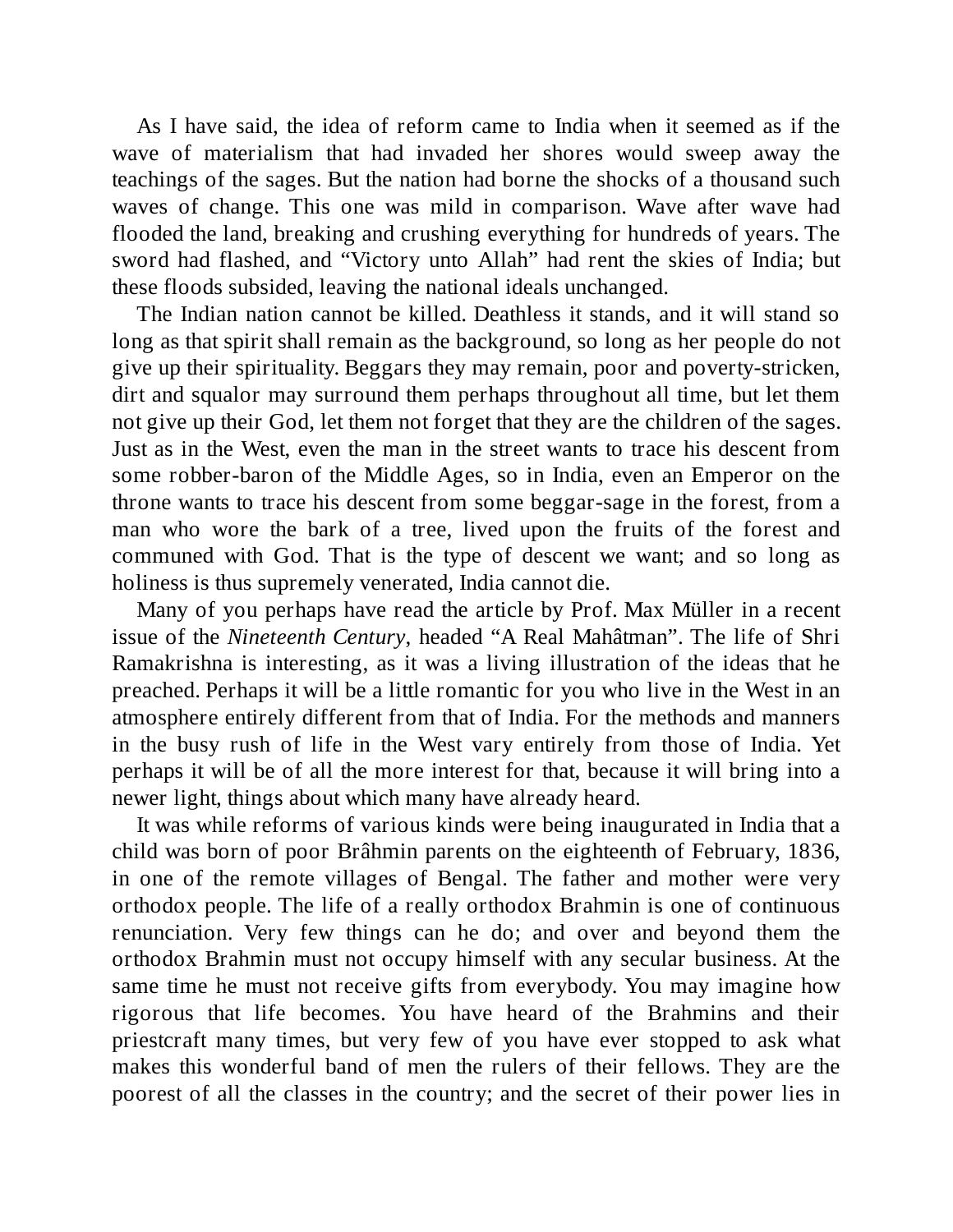their renunciation. They never covet wealth. Theirs is the poorest priesthood in the world, and therefore the most powerful. Even in this poverty, a Brahmin's wife will never allow a poor man to pass through the village without giving him something to eat. That is considered the highest duty of the mother in India; and because she is the mother it is her duty to be served last; she must see that everyone is served before her turn comes. That is why the mother is regarded as God in India. This particular woman, the mother of our subject, was the very type of a Hindu mother. The higher the caste, the greater the restrictions. The lowest caste people can eat and drink anything they like. But as men rise in the social scale, more and more restrictions come; and when they reach the highest caste, the Brahmin, the hereditary priesthood of India, their lives, as I have said, are very much circumscribed. Compared to Western manners, their lives are of continuous asceticism. The Hindus are perhaps the most exclusive nation in the world. They have the same great steadiness as the English, but much more amplified. When they get hold of an idea they carry it out to its very conclusion, and they, keep hold of it generation after generation until they make something out of it. Once give them an idea, and it is not easy to take it back; but it is hard to make them grasp a new idea.

The orthodox Hindus, therefore, are very exclusive, living entirely within their own horizon of thought and feeling. Their lives are laid down in our old books in every little detail, and the least detail is grasped with almost adamantine firmness by them. They would starve rather than eat a meal cooked by the hands of a man not belonging to their own small section of caste. But withal, they have intensity and tremendous earnestness. That force of intense faith and religious life occurs often among the orthodox Hindus, because their very orthodoxy comes from a tremendous conviction that it is right. We may not all think that what they hold on to with such perseverance is right; but to them it is. Now, it is written in our books that a man should always be charitable even to the extreme. If a man starves himself to death to help another man, to save that man's life, it is all right; it is even held that a man ought to do that. And it is expected of a Brahmin to carry this idea out to the very extreme. Those who are acquainted with the literature of India will remember a beautiful old story about this extreme charity, how a whole family, as related in the Mahâbhârata, starved themselves to death and gave their last meal to a beggar. This is not an exaggeration, for such things still happen. The character of the father and the mother of my Master was very much like that. Very poor they were, and yet many a time the mother would starve herself a whole day to help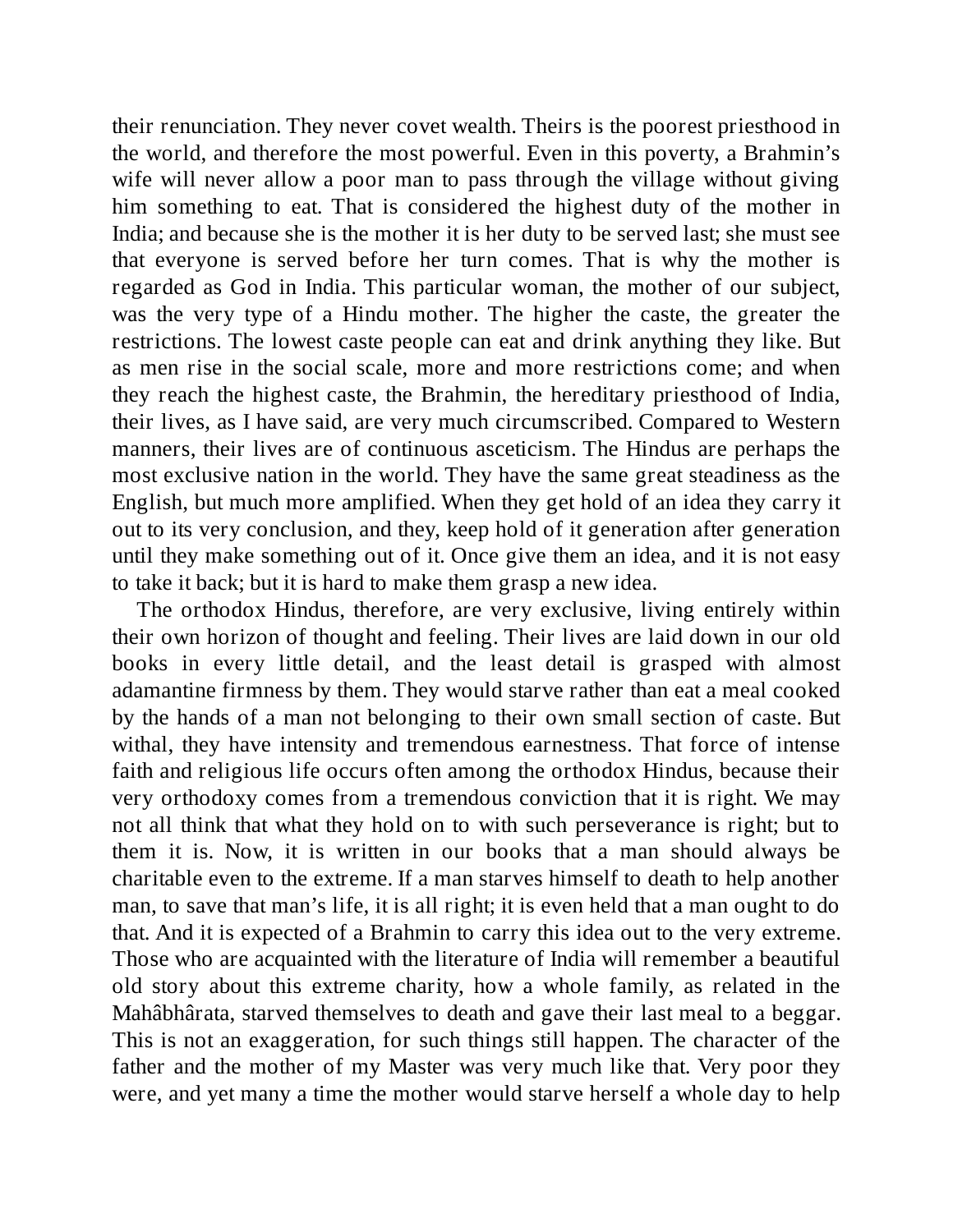a poor man. Of them this child was born; and he was a peculiar child from very boyhood. He remembered his past from his birth and was conscious for what purpose he came into the world, and every power was devoted to the fulfilment of that purpose.

While he was quite young, his father died; and the boy was sent to school. A Brahmin's boy must go to school; the caste restricts him to a learned profession only. The old system of education in India, still prevalent in many parts of the country, especially in connection with Sannyasins, is very different from the modern system. The students had not to pay. It was thought that knowledge is so sacred that no man ought to sell it. Knowledge must be given freely and without any price. The teachers used to take students without charge, and not only so, most of them gave their students food and clothes. To support these teachers the wealthy families on certain occasions, such as a marriage festival, or at the ceremonies for the dead, made gifts to them. They were considered the first and foremost claimants to certain gifts; and they in their turn had to maintain their students. So whenever there is a marriage, especially in a rich family, these professors are invited, and they attend and discuss various subjects. This boy went to one of these gatherings of professors, and the professors were discussing various topics, such as logic or astronomy, subjects much beyond his age. The boy was peculiar, as I have said, and he gathered this moral out of it: "This is the outcome of all their knowledge. Why are they fighting so hard? It is simply for money; the man who can show the highest learning here will get the best pair of cloth, and that is all these people are struggling for. I will not go to school any more." And he did not; that was the end of his going to school. But this boy had an elder brother, a learned professor, who took him to Calcutta, however, to study with him. After a short time the boy became fully convinced that the aim of all secular learning was mere material advancement, and nothing more, and he resolved to give up study and devote himself solely to the pursuit of spiritual knowledge. The father being dead, the family was very poor; and this boy had to make his own living. He went to a place near Calcutta and became a temple priest. To become a temple priest is thought very degrading to a Brahmin. Our temples are not churches in your sense of the word, they are not places for public worship; for, properly speaking, there is no such thing as public worship in India. Temples are erected mostly by rich persons as a meritorious religious act.

If a man has much property, he wants to build a temple. In that he puts a symbol or an image of an Incarnation of God, and dedicates it to worship in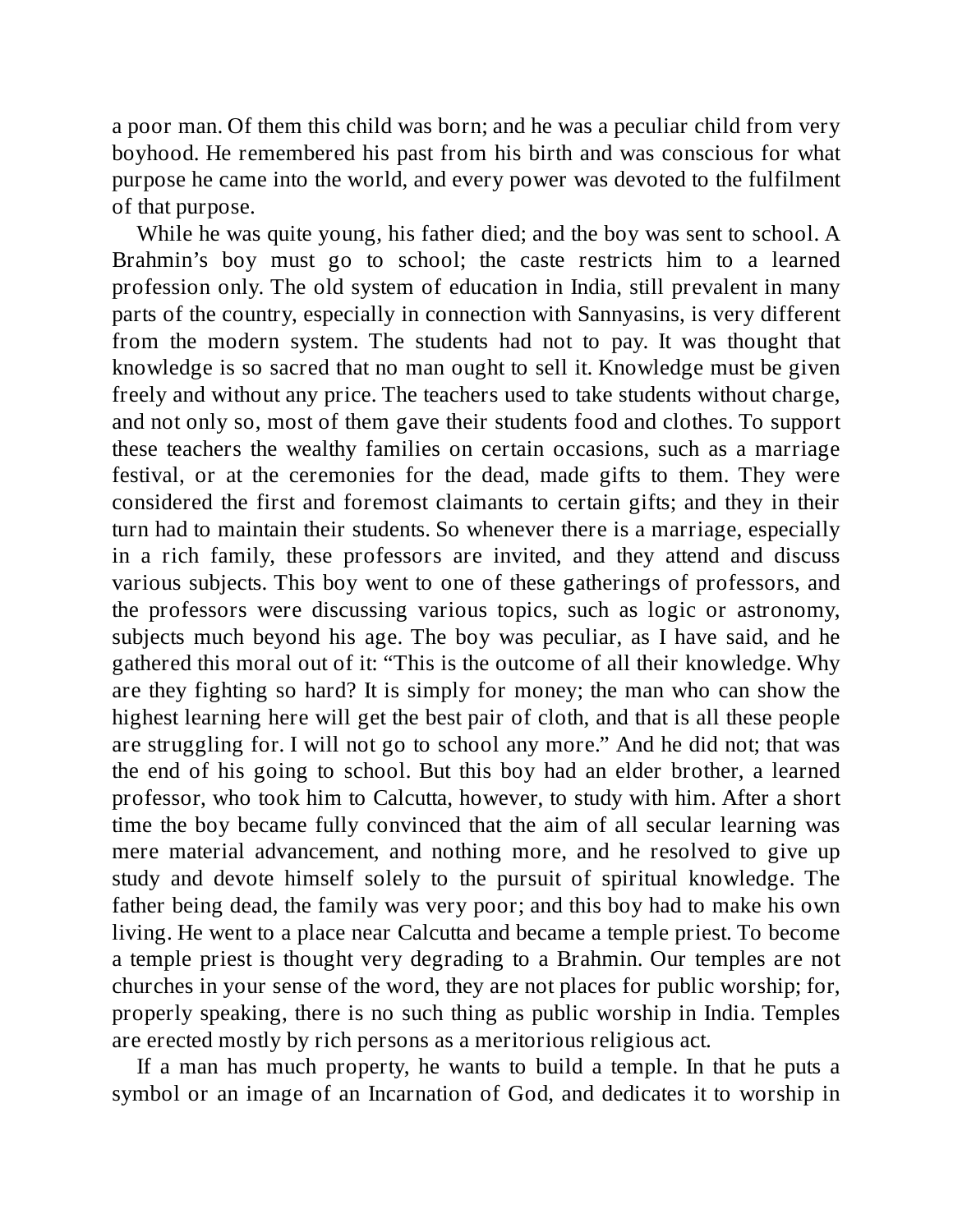the name of God. The worship is akin to that which is conducted in Roman Catholic churches, very much like the mass, reading certain sentences from the sacred books, waving a light before the image, and treating the image in every respect as we treat a great man. This is all that is done in the temple. The man who goes to a temple is not considered thereby a better man than he who never goes. More properly, the latter is considered the more religious man, for religion in India is to each man his own private affair. In the house of every man there is either a little chapel, or a room set apart, and there he goes morning and evening, sits down in a corner, and there does his worship. And this worship is entirely mental, for another man does not hear or know what he is doing. He sees him only sitting there, and perhaps moving his fingers in a peculiar fashion, or closing his nostrils and breathing in a peculiar manner. Beyond that, he does not know what his brother is doing; even his wife, perhaps, will not know. Thus, all worship is conducted in the privacy of his own home. Those who cannot afford to have a chapel go to the banks of a river, or a lake, or the sea if they live at the seaside, but people sometimes go to worship in a temple by making salutation to the image. There their duty to the temple ends. Therefore, you see, it has been held from the most ancient times in our country, legislated upon by Manu, that it is a degenerating occupation to become a temple priest. Some of the books say it is so degrading as to make a Brahmin worthy of reproach. Just as with education, but in a far more intense sense with religion, there is the other idea behind it that the temple priests who take fees for their work are making merchandise of sacred things. So you may imagine the feelings of that boy when he was forced through poverty to take up the only occupation open to him, that of a temple priest.

There have been various poets in Bengal whose songs have passed down to the people; they are sung in the streets of Calcutta and in every village. Most of these are religious songs, and their one central idea, which is perhaps peculiar to the religions of India, is the idea of realisation. There is not a book in India on religion which does not breathe this idea. Man must realise God, feel God, see God, talk to God. That is religion. The Indian atmosphere is full of stories of saintly persons having visions of God. Such doctrines form the basis of their religion; and all these ancient books and scriptures are the writings of persons who came into direct contact with spiritual facts. These books were not written for the intellect, nor can any reasoning understand them, because they were written by men who saw the things of which they wrote, and they can be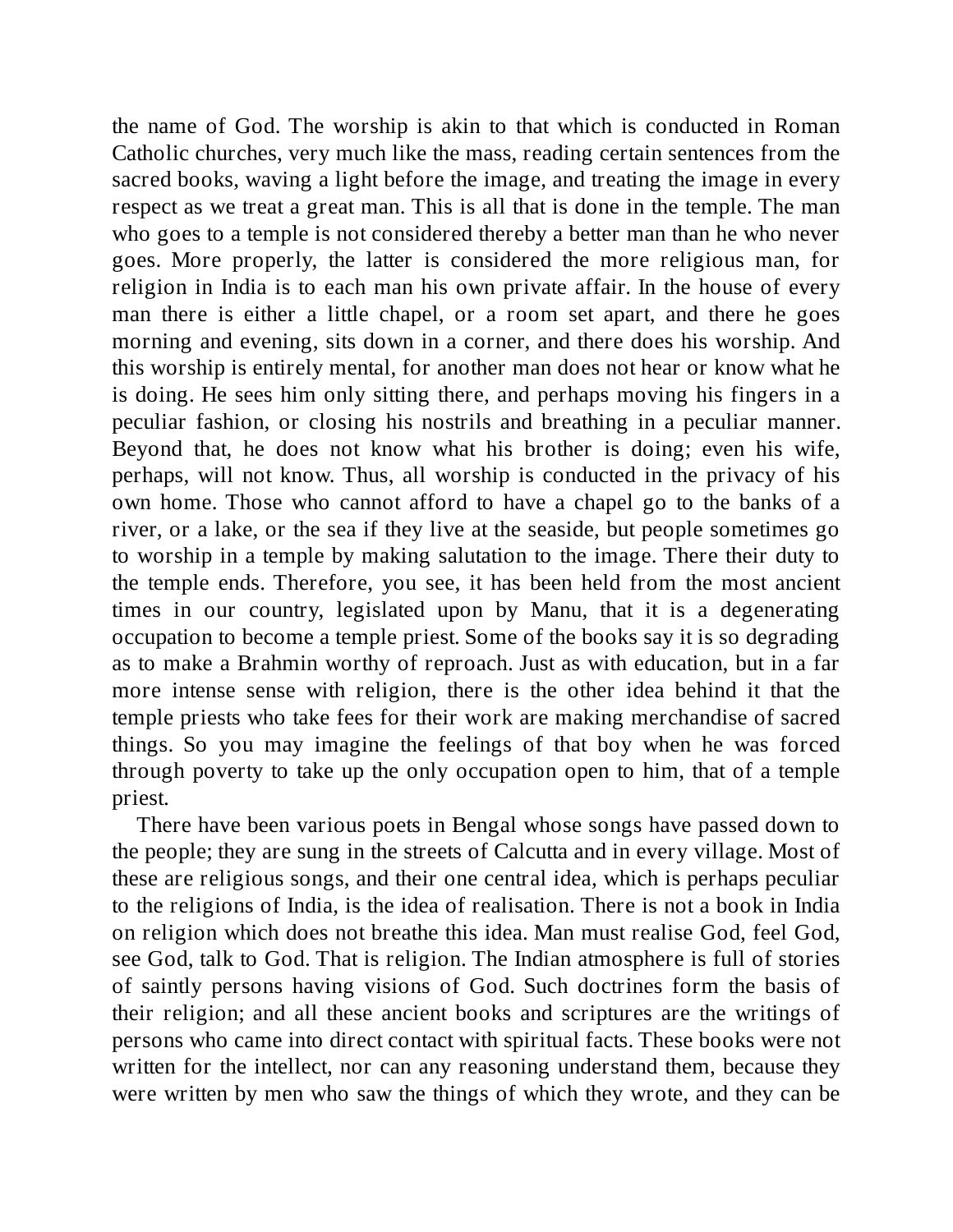understood only by men who have raised themselves to the same height. They say there is such a thing as realisation even in this life, and it is open to everyone, and religion begins with the opening of this faculty, if I may call it so. This is the central idea in all religions, and this is why we may find one man with the most finished oratorical powers, or the most convincing logic, preaching the highest doctrines and yet unable to get people to listen to him, while we may find another, a poor man, who scarcely can speak the language of his own motherland, yet half the nation worships him in his own lifetime as God. When in India the idea somehow or other gets abroad that a man has raised himself to that state of realisation, that religion is no more a matter of conjecture to him, that he is no more groping in the dark in such momentous questions as religion, the immortality of the soul, and God, people come from all quarters to see him and gradually they begin to worship him.

In the temple was an image of the "Blissful Mother". This boy had to conduct the worship morning and evening, and by degrees this one idea filled his mind: "Is there anything behind this images? Is it true that there is a Mother of Bliss in the universe? Is it true that She lives and guides the universe, or is it all a dream? Is there any reality in religion?"

This scepticism comes to the Hindu child. It is the scepticism of our country: Is this that we are doing real? And theories will not satisfy us, although there are ready at hand almost all the theories that have ever been made with regard to God and soul. Neither books nor theories can satisfy us, the one idea that gets hold of thousands of our people is this idea of realisation. Is it true that there is a God? If it be true, can I see Him? Can I realise the truth? The Western mind may think all this very impracticable, but to us it is intensely practical. For this their lives. You have just heard how from the earliest times there have been persons who have given up all comforts and luxuries to live in caves, and hundreds have given up their homes to weep bitter tears of misery, on the banks of sacred rivers, in order to realise this idea — not to know in the ordinary sense of the word, not intellectual understanding, not a mere rationalistic comprehension of the real thing, not mere groping in the dark, but intense realisation, much more real than this world is to our senses. That is the idea. I do not advance any proposition as to that just now, but that is the one fact that is impressed upon them. Thousands will be killed, other thousands will be ready. So upon this one idea the whole nation for thousands of years have been denying and sacrificing themselves. For this idea thousands of Hindus every year give up their homes, and many of them die through the hardships they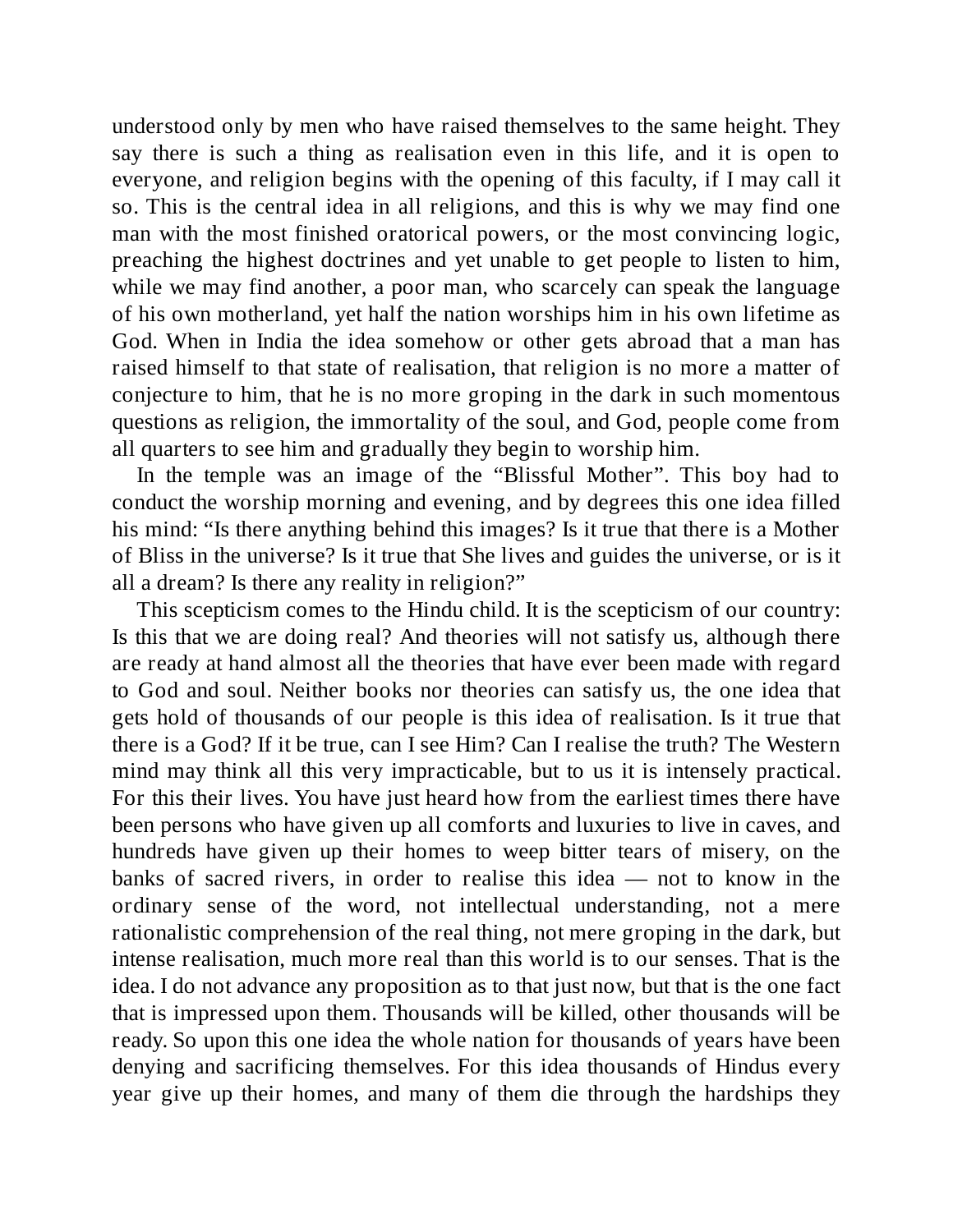have to undergo. To the Western mind this must seem most visionary, and I can see the reason for this point of view. But though I have resided in the West, I still think this idea the most practical thing in life.

Every moment I think of anything else is so much loss to me  $-$  even the marvels of earthly sciences; everything is vain if it takes me away from that thought. Life is but momentary, whether you have the knowledge of an angel or the ignorance of an animal. Life is but momentary, whether you have the poverty of the poorest man in rags or the wealth of the richest living person. Life is but momentary, whether you are a downtrodden man living in one of the big streets of the big cities of the West or a crowned Emperor ruling over millions. Life is but momentary, whether you have the best of health or the worst. Life is but momentary, whether you have the most poetical temperament or the most cruel. There is but one solution of life, says the Hindu, and that solution is what they call God and religion. If these be true, life becomes explained, life becomes bearable, becomes enjoyable. Otherwise, life is but a useless burden. That is our idea, but no amount of reasoning can demonstrate it; it can only make it probable, and there it rests. The highest demonstration of reasoning that we have in any branch of knowledge can only make a fact probable, and nothing further. The most demonstrable facts of physical science are only probabilities, not facts yet. Facts are only in the senses. Facts have to be perceived, and we have to perceive religion to demonstrate it to ourselves. We have to sense God to be convinced that there is a God. We must sense the facts of religion to know that they are facts. Nothing else, and no amount of reasoning, but our own perception can make these things real to us, can make my belief firm as a rock. That is my idea, and that is the Indian idea.

This idea took possession of the boy and his whole life became concentrated upon that. Day after day he would weep and say, "Mother, is it true that Thou existest, or is it all poetry? Is the Blissful Mother an imagination of poets and misguided people, or is there such a Reality?" We have seen that of books, of education in our sense of the word, he had none, and so much the more natural, so much the more healthy, was his mind, so much the purer his thoughts, undiluted by drinking in the thoughts of others. Because he did not go to the university, therefore he thought for himself. Because we have spent half our lives in the university we are filled with a collection of other people's thoughts. Well has Prof. Max Müller said in the article I have just referred to that this was a clean, original man; and the secret of that originality was that he was not brought up within the precincts of a university. However, this thought —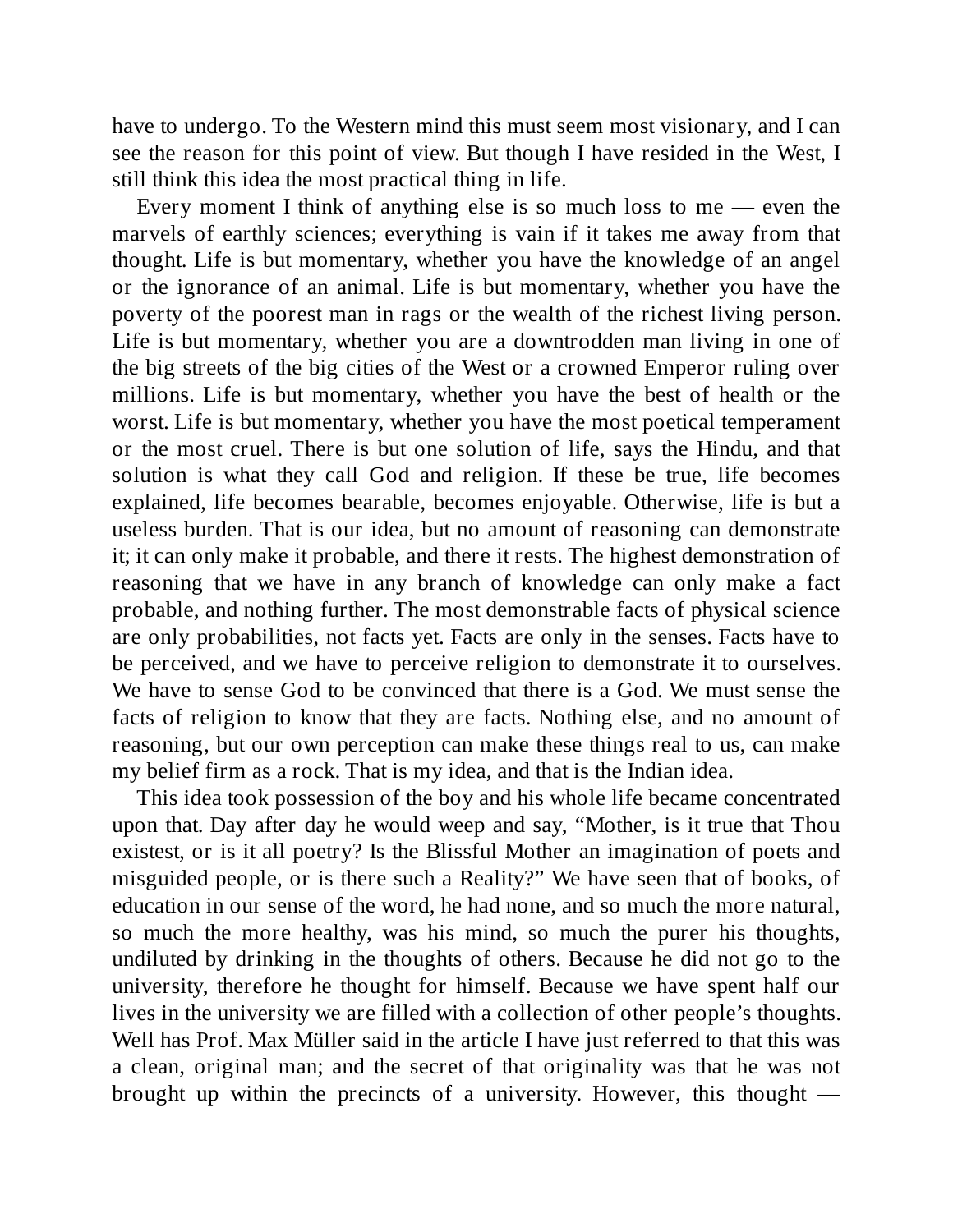whether God can be seen — which was uppermost in his mind gained in strength every day until he could think of nothing else. He could no more conduct the worship properly, could no more attend to the various details in all their minuteness. Often he would forget to place the food-offering before the image, sometimes he would forget to wave the light; at other times he would wave it for hours, and forget everything else.

And that one idea was in his mind every day: "Is it true that Thou existest, O Mother? Why cost Thou not speak? Art Thou dead?" Perhaps some of us here will remember that there are moments in our lives when, tired of all these ratiocinations of dull and dead logic, tired of plodding through books which after all teach us nothing, become nothing but a sort of intellectual opium-eating — we must have it at stated times or we die — tired with all this, the heart of our hearts sends out a wail: "Is there no one in this universe who can show me the light? If Thou art, show the light unto me. Why dost Thou not speak? Why dost Thou make Thyself so scarce, why send so many Messengers and not Thyself come to me? In this world of fights and factions whom am I to follow and believe? If Thou art the God of every man and woman alike, why comest Thou not to speak to Thy child and see if he is not ready?" Well, to us all come such thoughts in moments of great depression; but such are the temptations surrounding us, that the next moment we forget. For the moment it seemed that the doors of the heavens were going to be opened, for the moment it seemed as if we were going to plunge into the light effulgent; but the animal man again shakes off all these angelic visions. Down we go, animal man once more eating and drinking and dying, and dying and drinking and eating again and again. But there are exceptional minds which are not turned away so easily, which once attracted can never be turned back, whatever may be the temptation in the way, which want to see the Truth knowing that life must go. They say, let it go in a noble conquest, and what conquest is nobler than the conquest of the lower man, than this solution of the problem of life and death, of good and evil?

At last it became impossible for him to serve in the temple. He left it and entered into a little wood that was near and lived there. About this part of his life, he told me many times that he could not tell when the sun rose or set, or how he lived. He lost all thought of himself and forgot to eat. During this period he was lovingly watched over by a relative who put into his mouth food which he mechanically swallowed.

Days and nights thus passed with the boy. When a whole day would pass,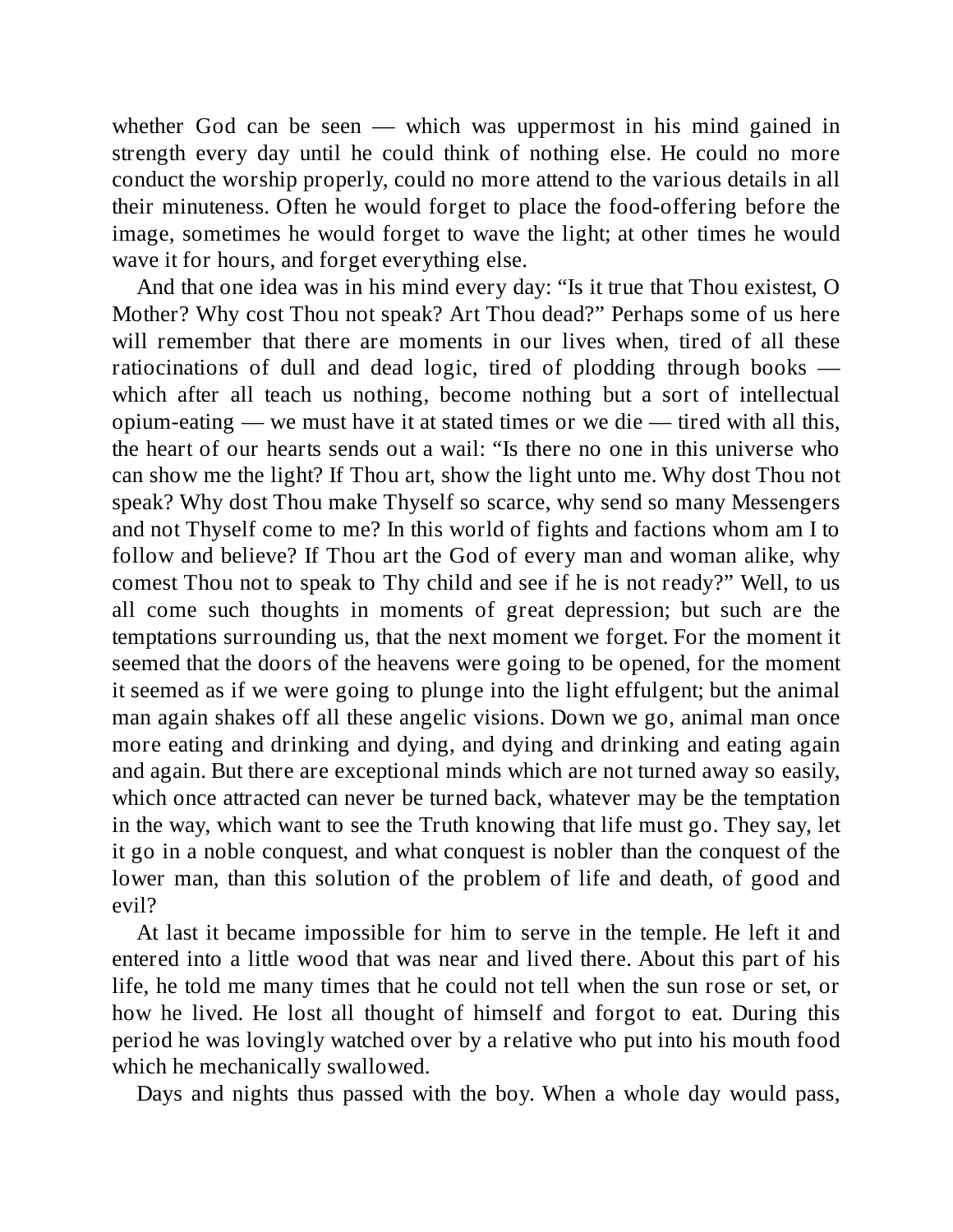towards the evening when the peal of bells in the temples, and the voices singing, would reach the wood, it would make the boy very sad, and he would cry, "Another day is gone in vain, Mother, and Thou hast not come. Another day of this short life has gone, and I have not known the Truth." In the agony of his soul, sometimes he would rub his face against the ground and weep, and this one prayer burst forth: "Do Thou manifest Thyself in me, Thou Mother of the universe! See that I need Thee and nothing else!" Verily, he wanted to be true to his own ideal. He had heard that the Mother never came until everything had been given up for Her. He had heard that the Mother wanted to come to everyone, but they would not have Her, that people wanted all sorts of foolish little idols to pray to, that they wanted their own enjoyments, and not the Mother, and that the moment they really wanted Her with their whole soul, and nothing else, that moment She would come. So he began to break himself into that idea; he wanted to be exact, even on the plane of matter. He threw away all the little property he had, and took a vow that he would never touch money, and this one idea, "I will not touch money", became a part of him. It may appear to be something occult, but even in after-life when he was sleeping, if I touched him with a piece of money his hand would become bent, and his whole body would become, as it were, paralysed. The other idea that came into his mind was that lust was the other enemy. Man is a soul, and soul is sexless, neither man nor woman. The idea of sex and the idea of money were the two things, he thought, that prevented him from seeing the Mother. This whole universe is the manifestation of the Mother, and She lives in every woman's body. "Every woman represents the Mother; how can I think of woman in mere sex relation?" That was the idea: Every woman was his Mother, he must bring himself to the state when he would see nothing but Mother in every woman. And he carried it out in his life.

This is the tremendous thirst that seizes the human heart. Later on, this very man said to me, "My child, suppose there is a bag of gold in one room, and a robber in the next room; do you think that the robber can sleep? He cannot. His mind will be always thinking how to get into that room and obtain possession of that gold. Do you think then that a man, firmly persuaded that there is a Reality behind all these appearances, that there is a God, that there is One who never dies, One who is infinite bliss, a bliss compared with which these pleasures of the senses are simply playthings, can rest contented without struggling to attain It? Can he cease his efforts for a moment? No. He will become mad with longing." This divine madness seized the boy. At that time he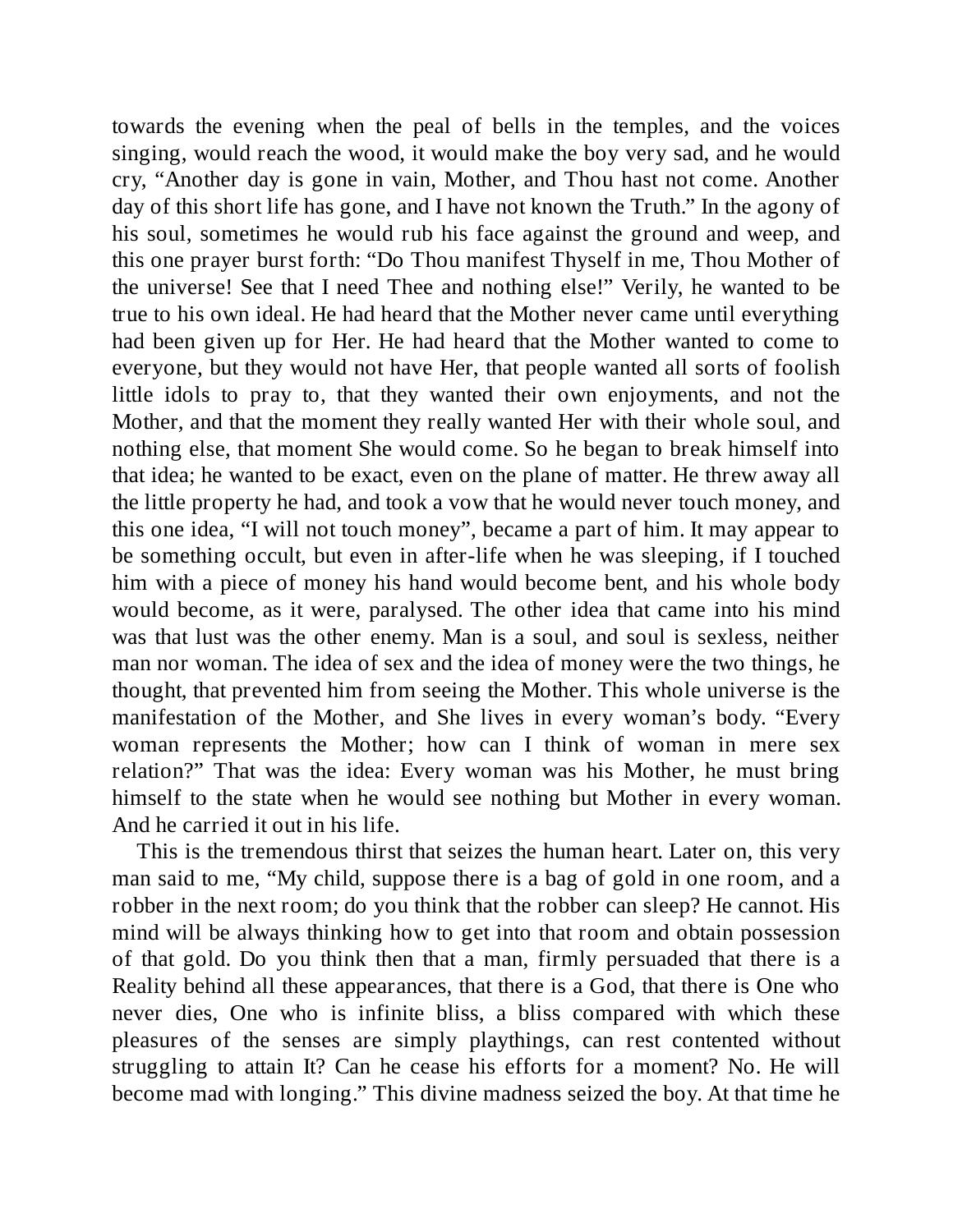had no teacher, nobody to tell him anything, and everyone thought that he was out of his mind. This is the ordinary condition of things. If a man throws aside the vanities of the world, we hear him called mad. But such men are the salt of the earth. Out of such madness have come the powers that have moved this world of ours, and out of such madness alone will come the powers of the future that are going to move the world.

So days, weeks, months passed in continuous struggle of the soul to arrive at truth. The boy began to see visions, to see wonderful things; the secrets of his nature were beginning to open to him. Veil after veil was, as it were, being taken off. Mother Herself became the teacher and initiated the boy into the truths he sought. At this time there came to this place a woman of beautiful appearance, learned beyond compare. Later on, this saint used to say about her that she was not learned, but was the embodiment of learning; she was learning itself, in human form. There, too, you find the peculiarity of the Indian nation. In the midst of the ignorance in which the average Hindu woman lives, in the midst of what is called in Western countries her lack of freedom, there could arise a woman of supreme spirituality. She was a Sannyâsini; for women also give up the world, throw away their property, do not marry, and devote themselves to the worship of the Lord. She came; and when she heard of this boy in the grove, she offered to go and see him; and hers was the first help he received. At once she recognised what his trouble was, and she said to him. "My son blessed is the man upon whom such madness comes. The whole of this universe is mad — some for wealth, some for pleasure, some for fame, some for a hundred other things. They are mad for gold, or husbands, or wives, for little trifles, mad to tyrannise over somebody, mad to become rich, mad for every foolish thing except God. And they can understand only their own madness. When another man is mad after gold, they have fellow-feeling and sympathy for him, and they say he is the right man, as lunatics think that lunatics alone are sane. But if a man is mad after the Beloved, after the Lord, how can they understand? They think he has gone crazy; and they say, 'Have nothing to do with him.' That is why they call you mad; but yours is the right kind of madness. Blessed is the man who is mad after God. Such men are very few." This woman remained near the boy for years, taught him the forms of the religions of India, initiated him into the different practices of Yoga, and, as it were, guided and brought into harmony this tremendous river of spirituality.

Later, there came to the same grove a Sannyasin, one of the begging friars of India, a learned man, a philosopher. He was a peculiar man, he was an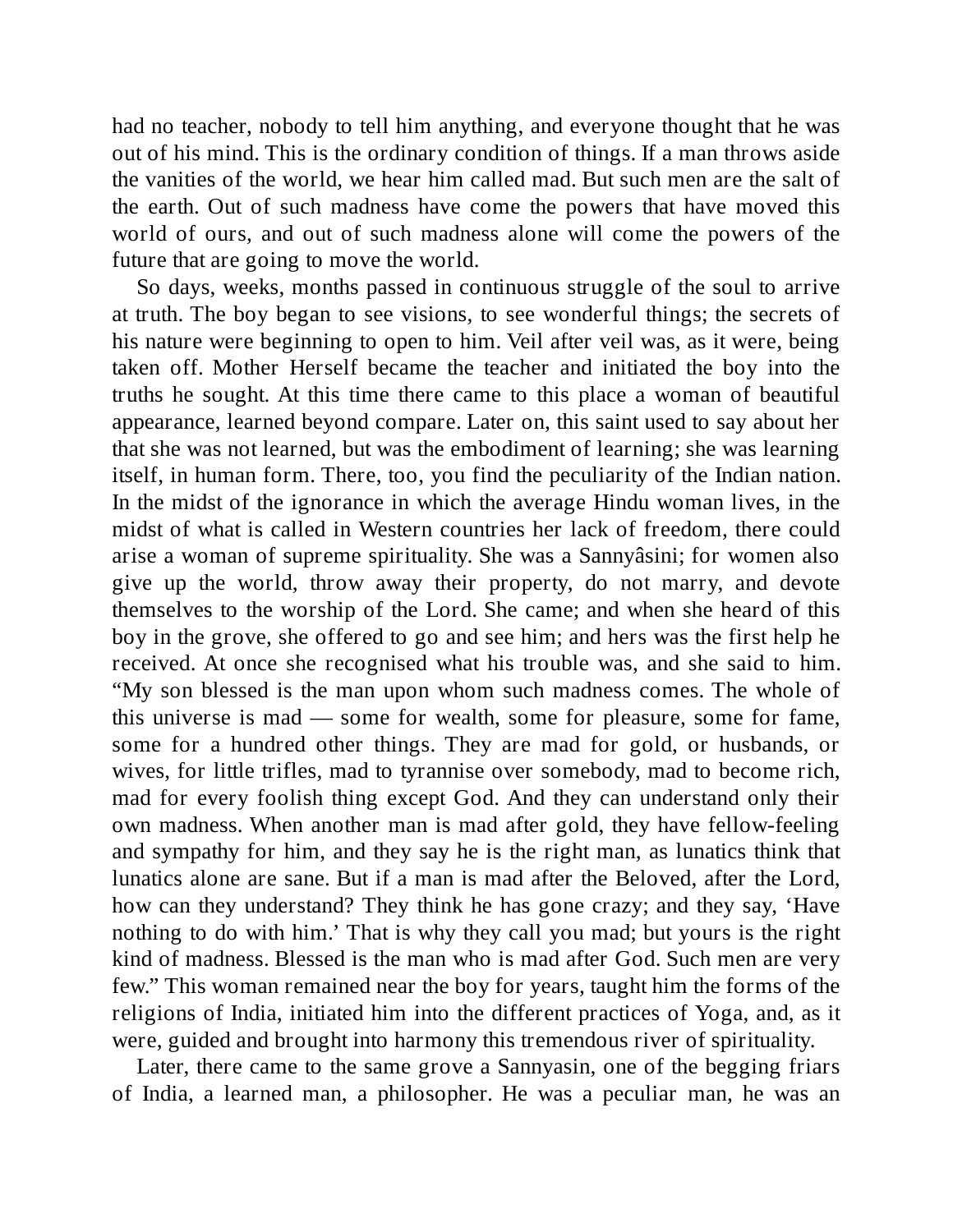idealist. He did not believe that this world existed in reality; and to demonstrate that, he would never go under a roof, he would always live out of doors, in storm and sunshine alike. This man began to teach the boy the philosophy of the Vedas; and he found very soon, to his astonishment, that the pupil was in some respects wiser than the master. He spent several months with the boy, after which he initiated him into the order of Sannyasins, and took his departure.

When as a temple priest his extraordinary worship made people think him deranged in his head, his relatives took him home and married him to a little girl, thinking that that would turn his thoughts and restore the balance of his mind. But he came back and, as we have seen, merged deeper in his madness. Sometimes, in our country, boys are married as children and have no voice in the matter; their parents marry them. Of course such a marriage is little more than a betrothal. When they are married they still continue to live with their parents, and the real marriage takes place when the wife grows older, Then it is customary for the husband to go and bring his bride to his own home. In this case, however, the husband had entirely forgotten that he had a wife. In her far off home the girl had heard that her husband had become a religious enthusiast, and that he was even considered insane by many. She resolved to learn the truth for herself, so she set out and walked to the place where her husband was. When at last she stood in her husband's presence, he at once admitted her right to his life, although in India any person, man or woman, who embraces a religious life, is thereby freed from all other obligations. The young man fell at the feet of his wife and said, "As for me, the Mother has shown me that She resides in every woman, and so I have learnt to look upon every woman as Mother. That is the one idea I can have about you; but if you wish to drag me into the world, as I have been married to you, I am at your service."

The maiden was a pure and noble soul and was able to understand her husband's aspirations and sympathise with them. She quickly told him that she had no wish to drag him down to a life of worldliness; but that all she desired was to remain near him, to serve him, and to learn of him. She became one of his most devoted disciples, always revering him as a divine being. Thus through his wife's consent the last barrier was removed, and he was free to lead the life he had chosen.

The next desire that seized upon the soul of this man as to know the truth about the various religions. Up to that time he had not known any religion but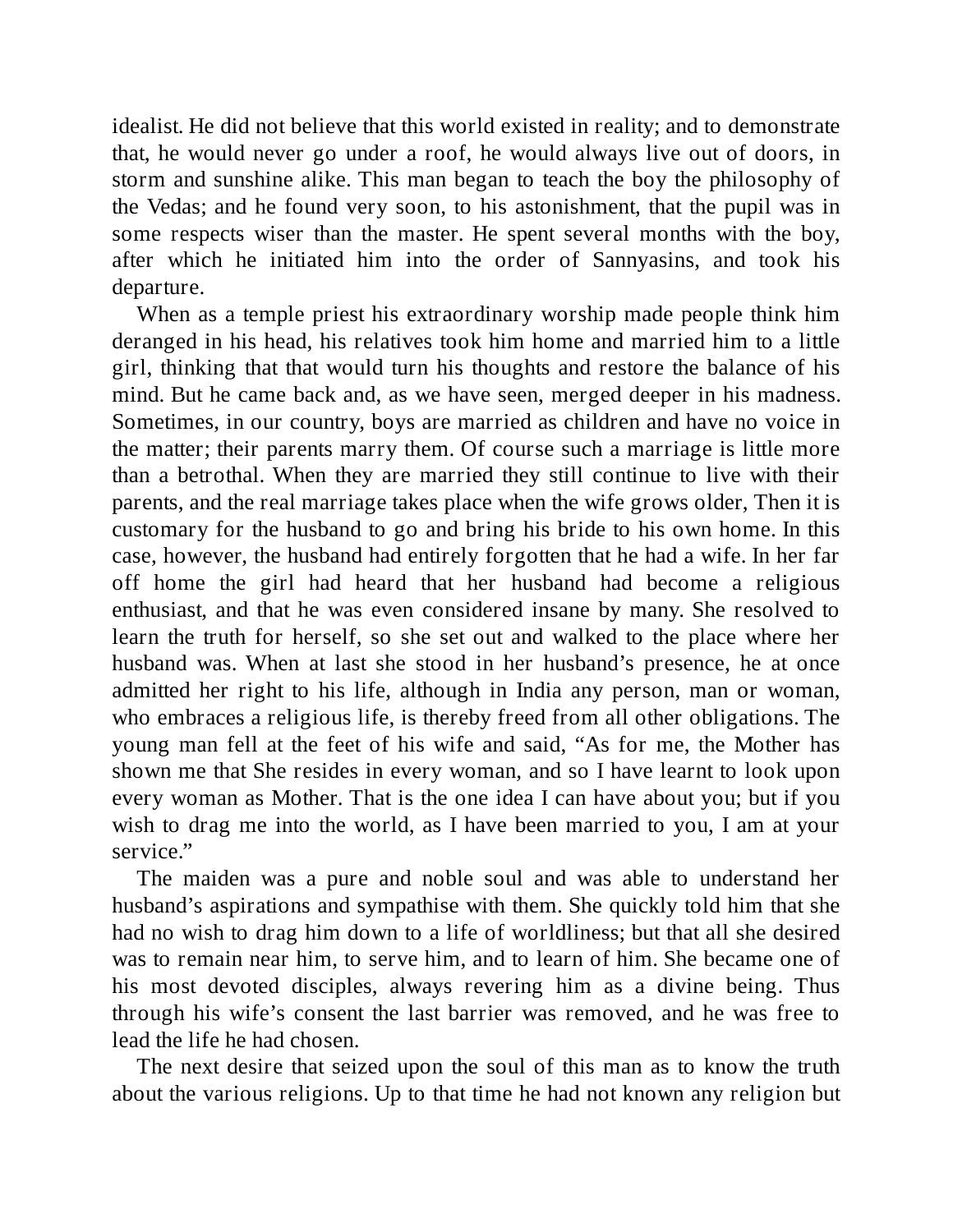his own. He wanted to understand what other religions were like. So he sought teachers of other religions. By teachers you must always remember what we mean in India, not a bookworm, but a man of realisation, one who knows truth a; first hand and not through an intermediary. He found a Mohammedan saint and placed himself under him; he underwent the disciplines prescribed by him, and to his astonishment found that when faithfully carried out, these devotional methods led him to the same goal he had already attained. He gathered similar experience from following the true religion of Jesus the Christ. He went to all the sects he could find, and whatever he took up he went into with his whole heart. He did exactly as he was told, and in every instance he arrived at the same result. Thus from actual experience, he came to know that the goal of every religion is the same, that each is trying to teach the same thing, the difference being largely in method and still more in language. At the core, all sects and all religions have the same aim; and they were only quarrelling for their own selfish purposes — they were not anxious about the truth, but about "my name" and "your name". Two of them preached the same truth, but one of them said, "That cannot be true, because I have not put upon it the seal of my name. Therefore do not listen to him." And the other man said, "Do not hear him, although he is preaching very much the same thing, yet it is not true because he does not preach it in my name."

That is what my Master found, and he then set about to learn humility, because he had found that the one idea in all religions is, "not me, but Thou", and he who says, "not me", the Lord fills his heart. The less of this little "I" the more of God there is in him. That he found to be the truth in every religion in the world, and he set himself to accomplish this. As I have told you, whenever he wanted to do anything he never confined himself to fine theories, but would enter into the practice immediately; We see many persons talking the most wonderfully fine things about charity and about equality and the rights of other people and all that, but it is only in theory. I was so fortunate as to find one who was able to carry theory into practice. He had the most wonderful faculty of carrying everything into practice which he thought was right.

Now, there was a family of Pariahs living near the place. The Pariahs number several millions in the whole of India and are a sect of people so low that some of our books say that if a Brahmin coming out from his house sees the face of a Pariah, he has to fast that day and recite certain prayers before he becomes holy again. In some Hindu cities when a Pariah enters, he has to put a crow's feather on his head as a sign that he is a Pariah, and he has to cry aloud,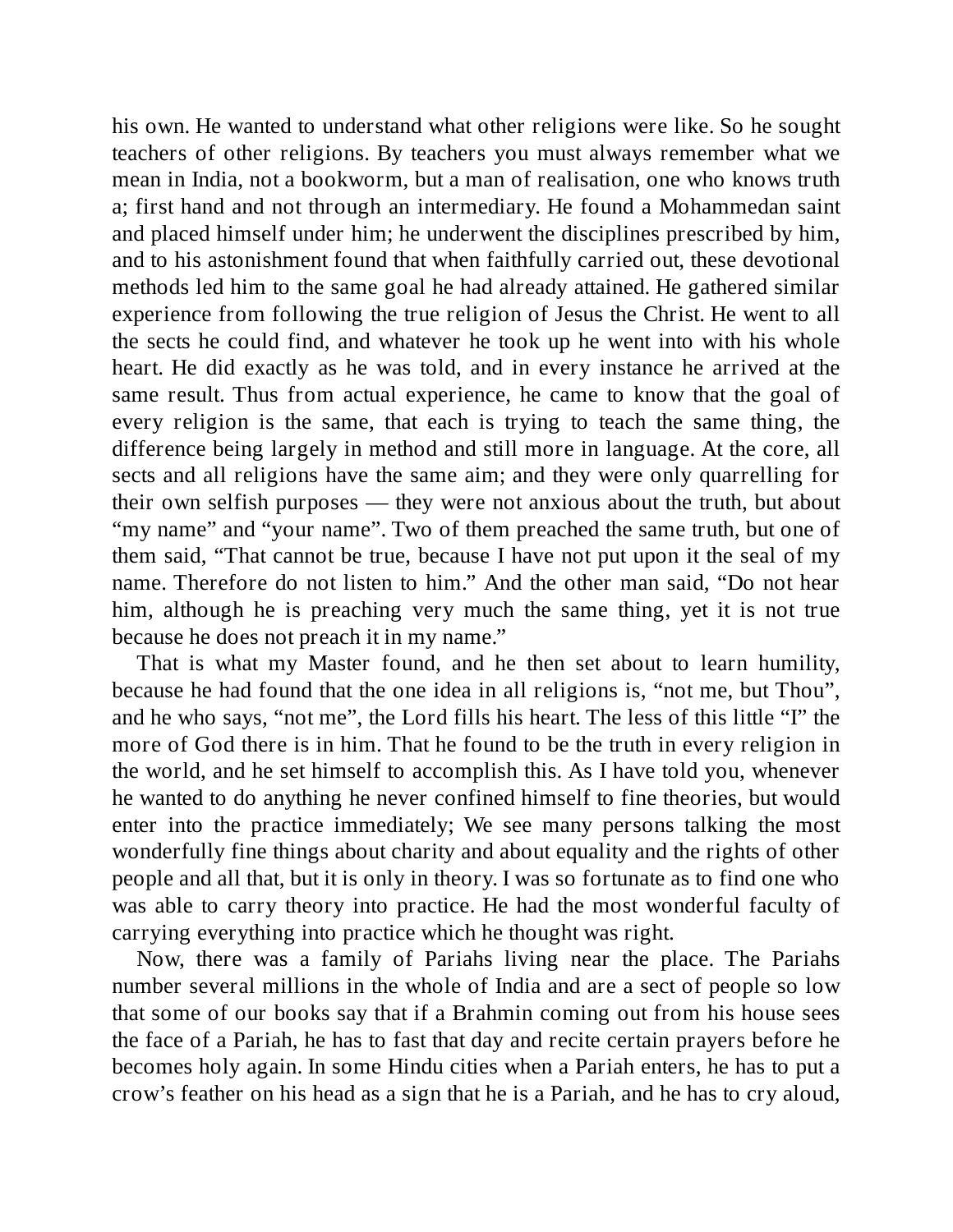"Save yourselves, the Pariah is passing through the street", and you will find people flying off from him as if by magic, because if they touch him by chance, they will have to change their clothes, bathe, and do other things. And the Pariah for thousands of years has believed that it is perfectly right; that his touch will make everybody unholy. Now my Master would go to a Pariah and ask to be allowed to clean his house. The business of the Pariah is to clean the streets of the cities and to keep houses clean. He cannot enter the house by the front door; by the back door he enters; and as soon as he has gone, the whole place over which he has passed is sprinkled with and made holy by a little Gangâ water. By birth the Brahmin stands for holiness, and the Pariah for the very reverse. And this Brahmin asked to be allowed to do the menial services in the house of the Pariah. The Pariah of course could not allow that, for they all think that if they allow a Brahmin to do such menial work it will be an awful sin, and they will become extinct. The Pariah would not permit it; so in the dead of night, when all were sleeping, Ramakrishna would enter the house. He had long hair, and with his hair he would wipe the place, saying, "Oh, my Mother, make me the servant of the Pariah, make me feel that I am even lower than the Pariah." "They worship Me best who worship My worshippers. These are all My children and your privilege is to serve them" — is the teaching of Hindu scriptures.

There were various other preparations which would take a long time to relate, and I want to give you just a sketch of his life. For years he thus educated himself. One of the Sâdhanâs was to root out the sex idea. Soul has no sex, it is neither male nor female. It is only in the body that sex exists, and the man who desires to reach the spirit cannot at the same time hold to sex distinctions. Having been born in a masculine body, this man wanted to bring the feminine idea into everything. He began to think that he was a woman, he dressed like a woman, spoke like a woman, gave up the occupations of men, and lived in the household among the women of a good family, until, after years of this discipline, his mind became changed, and he entirely forgot the idea of sex; thus the whole view of life became changed to him.

We hear in the West about worshipping woman, but this is usually for her youth and beauty. This man meant by worshipping woman, that to him every woman's face was that of the Blissful Mother, and nothing but that. I myself have seen this man standing before those women whom society would not touch, and falling at their feet bathed in tears, saying, "Mother, in one form Thou art in the street, and in another form Thou art the universe. I salute Thee,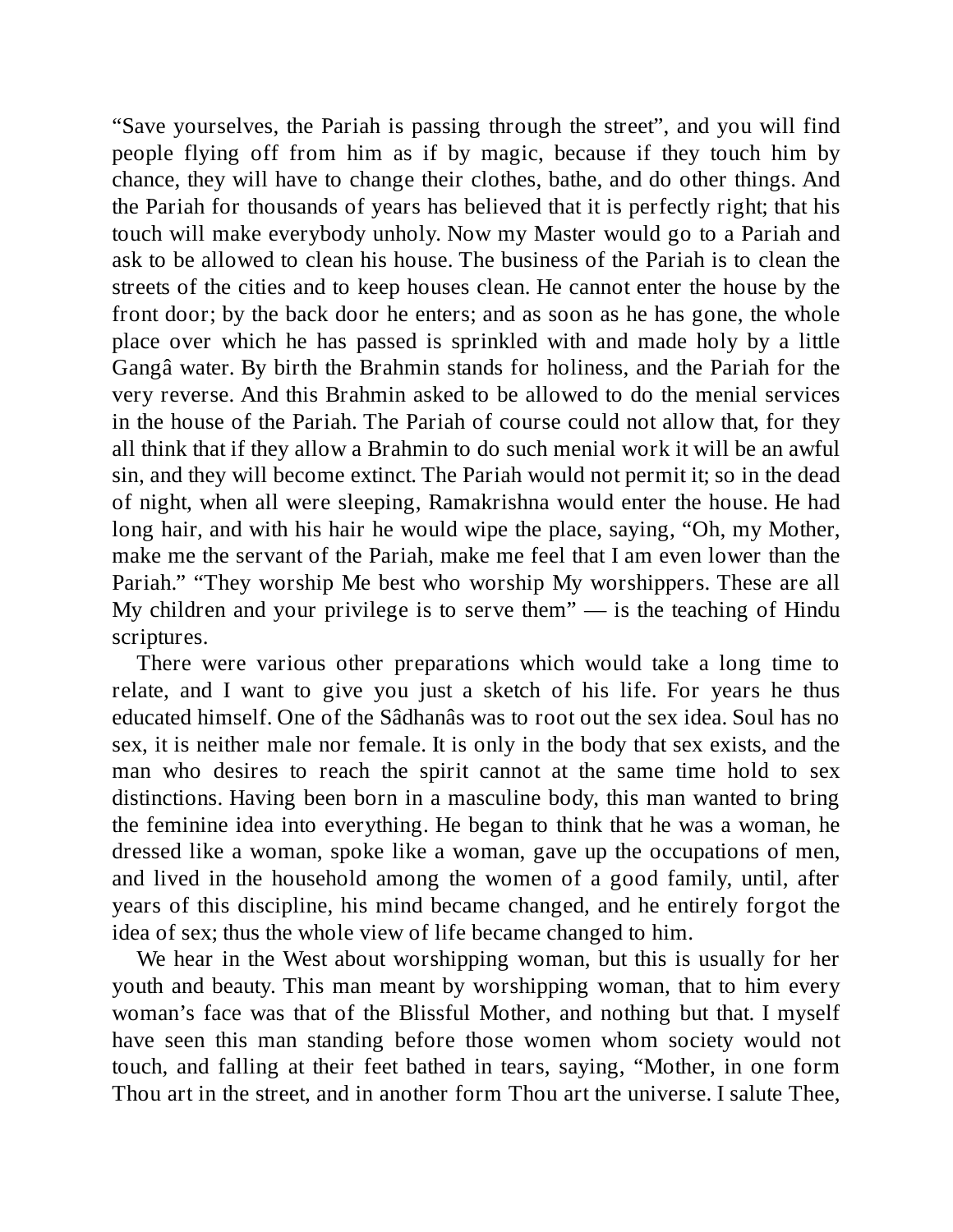Mother, I salute Thee." Think of the blessedness of that life from which all carnality has vanished, which can look upon every woman with that love and reverence when every woman's face becomes transfigured, and only the face of the Divine Mother, the Blissful One, the Protectress of the human race, shines upon it! That is what we want. Do you mean to say that the divinity back of a woman can ever be cheated? It never was and never will be, It always asserts itself. Unfailingly it detects fraud, it detects hypocrisy, unerringly it feels the warmth of truth, the light of spirituality, the holiness of purity. Such purity is absolutely necessary if real spirituality is to be attained.

This rigorous, unsullied purity came into the life of that man. All the struggles which we have in our lives were past for him. His hard-earned jewels of spirituality, for which he had given three-quarters of his life, were now ready to be given to humanity, and then began his mission. His teaching and preaching were peculiar. In our country a teacher is a most highly venerated person, he is regarded as God Himself. We have not even the same respect for our father and mother. Father and mother give us our body, but the teacher shows us the way to salvation. We are his children, we are born in the spiritual line of the teacher. All Hindus come to pay respect to an extraordinary teacher, they crowd around him. And here was such a teacher, but the teacher had no thought whether he was to be respected or not, he had not the least idea that he was a great teacher, he thought that it was Mother who was doing everything and not he. He always said, "If any good comes from my lips, it is the Mother who speaks; what have I to do with it?" That was his one idea about his work, and to the day of his death he never gave it up. This man sought no one. His principle was, first form character, first earn spirituality and results will come of themselves. His favourite illustration was, "When the lotus opens, the bees come of their own accord to seek the honey; so let the lotus of your character be full-blown, and the results will follow." This is a great lesson to learn.

My Master taught me this lesson hundreds of times, yet I often forget it. Few understand the power of thought. If a man goes into a cave, shuts himself in, and thinks one really great thought and dies, that thought will penetrate the walls of that cave, vibrate through space, and at last permeate the whole human race. Such is the power of thought; be in no hurry therefore to give your thoughts to others. First have something to give. He alone teaches who has something to give, for teaching is not talking, teaching is not imparting doctrines, it is communicating. Spirituality can be communicated just as really as I can give you a flower. This is true in the most literal sense. This idea is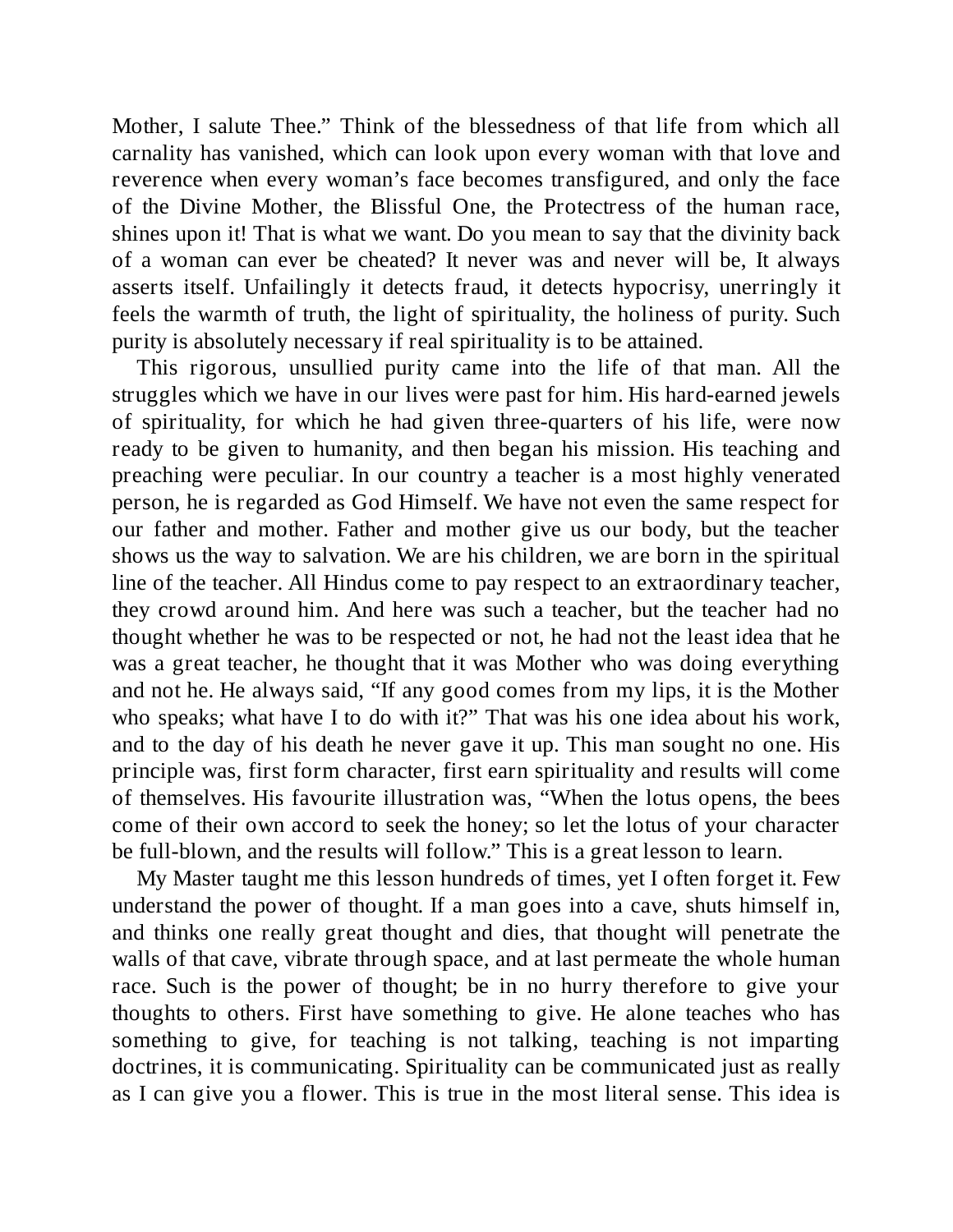very old in India and finds illustration in the West in the "theory, in the belief, of apostolic succession. Therefore first make character — that is the highest duty you can perform. Know Truth for yourself, and there will be many to whom you can teach it after wards; they will all come. This was the attitude of nay Master. He criticised no one. For years I lived with that man, but never did I hear those lips utter one word of condemnation for any sect. He had the same sympathy for all sects; he had found the harmony between them. A man may be intellectual, or devotional, or mystic, or active; the various religions represent one or the other of these types. Yet it is possible to combine all the four in one man, and this is what future humanity is going to do. That was his idea. He condemned no one, but saw the good in all.

People came by thousands to see and hear this wonderful man who spoke in a*patois* every word of which was forceful and instinct with light. For it is not what is spoken, much less the language in which it is spoken, but it is the personality of the speaker which dwells in everything he says that carries weight. Every one of us feels this at times. We hear most splendid orations, most wonderfully reasoned-out discourses, and we go home and forget them all. At other times we hear a few words in the simplest language, and they enter into our lives, become part and parcel of ourselves and produce lasting results. The words of a man who can put his personality into them take effect, but he must have tremendous personality. All teaching implies giving and taking, the teacher gives and the taught receives, but the one must have something to give, and the other must be open to receive.

This man came to live near Calcutta, the capital of India, the most important university town in our country which was sending out sceptics and materialists by the hundreds every year. Yet many of these university men — sceptics and agnostics — used to come and listen to him. I heard of this man, and I went to hear him. He looked just like an ordinary man, with nothing remarkable about him. He used the most simple language, and I thought "Can this man be a great teacher?"— crept near to him and asked him the question which I had been asking others all my life: "Do you believe in God, Sir?" "Yes," he replied. "Can you prove it, Sir?" "Yes." "How?" "Because I see Him just as I see you here, only in a much intenser sense." That impressed me at once. For the first time I found a man who dared to say that he saw God that religion was a reality to be felt, to be sensed in an infinitely more intense way than we can sense the world. I began to go to that man, day after day, and I actually saw that religion could be given. One touch, one glance, can change a whole life. I have read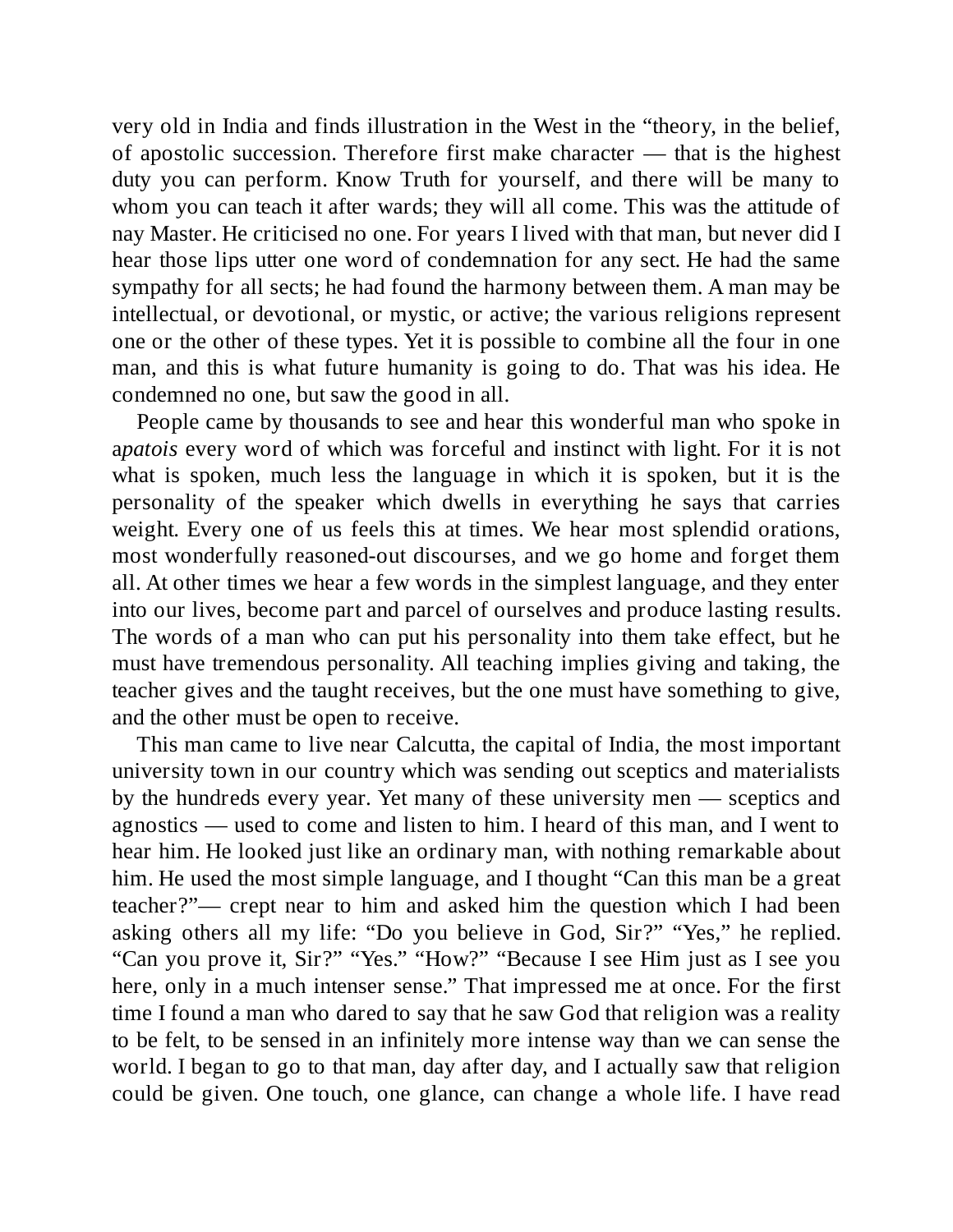about Buddha and Christ and Mohammed, about all those different luminaries of ancient times, how they would stand up and say, "Be thou whole", and the man became whole. I now found it to be true, and when I myself saw this man, all scepticism was brushed aside. It could be done; and my Master used to say, "Religion can be given and taken more tangibly, more really than anything else in the world." Be therefore spiritual first; have something to give and then stand before the world and give it. Religion is not talk, or doctrines, or theories; nor is it sectarianism. Religion cannot live in sects and societies. It is the relation between the soul and God; how can it be made into a society? It would then degenerate into business, and wherever there are business and business principles in religion, spirituality dies. Religion does not consist in erecting temples, or building churches, or attending public worship. It is not to be found in books, or in words, or in lectures, or in organisations. Religion consists in realisation. As a fact, we all know that nothing will satisfy us until we know the truth for ourselves. However we may argue, however much we may hear, but one thing will satisfy us, and that is our own realisation; and such an experience is possible for every one of us if we will only try. The first ideal of this attempt to realise religion is that of renunciation. As far as we can, we must give up. Darkness and light, enjoyment of the world and enjoyment of God will never go together. "Ye cannot serve God and Mammon." Let people try it if they will, and I have seen millions in every country who have tried; but after all, it comes to nothing. If one word remains true in the saying, it is, give up every thing for the sake of the Lord. This is a hard and long task, but you can begin it here and now. Bit by bit we must go towards it.

The second idea that I learnt from my Master, and which is perhaps the most vital, is the wonderful truth that the religions of the world are not contradictory or antagonistic. They are but various phases of one eternal religion. That one eternal religion is applied to different planes of existence, is applied to the opinions of various minds and various races. There never was my religion or yours, my national religion or your national religion; there never existed many religions, there is only the one. One infinite religion existed all through eternity and will ever exist, and this religion is expressing itself in various countries in various ways. Therefore we must respect all religions and we must try to accept them all as far as we can. Religions manifest themselves not only according to race and geographical position, but according to individual powers. In one man religion is manifesting itself as intense activity, as work. In another it is manifesting itself as intense devotion, in yet another, as mysticism,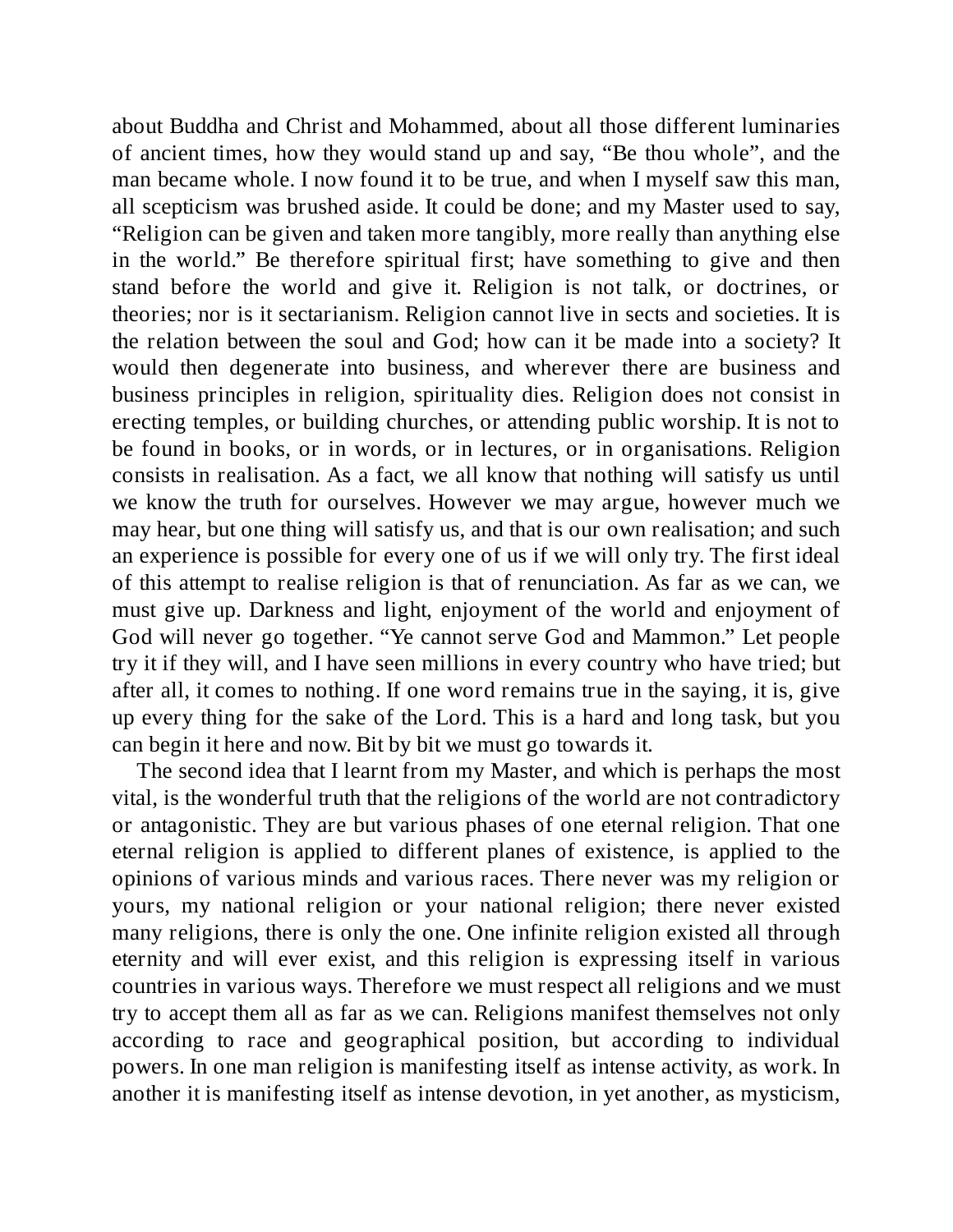in others as philosophy, and so forth. It is wrong when we say to others, "Your methods are not right." Perhaps a man, whose nature is that of love, thinks that the man who does good to others is not on the right road to religion, because it is not his own way, and is therefore wrong. If the philosopher thinks, "Oh, the poor ignorant people, what do they know about a God of Love, and loving Him? They do not know what they mean," he is wrong, because they may be right and he also.

To learn this central secret that the truth may be one and yet many at the same time, that we may have different visions of the same truth from different standpoints, is exactly what must be done. Then, instead of antagonism to anyone, we shall have infinite sympathy with all. Knowing that as long as there are different natures born in this world, the same religious truth will require different adaptations, we shall understand that we are bound to have forbearance with each other. Just as nature is unity in variety  $-$  an infinite variation in the phenomenal — as in and through all these variations of the phenomenal runs the Infinite, the Unchangeable, the Absolute Unity, so it is with every man; the microcosm is but a miniature repetition of the macrocosm; in spite of all these variations, in and through them all runs this eternal harmony, and we have to recognise this. This idea, above all other ideas, I find to be the crying necessity of the day. Coming from a country which is a hotbed of religious sects — and to which, through its good fortune or ill fortune, everyone who has a religious idea wants to send an advance-guard — I have been acquainted from my childhood with the various sects of the world. Even the Mormons come to preach in India. Welcome them all! That is the soil on which to preach religion. There it takes root more than in any other country. If you come and teach politics to the Hindus, they do not understand; but if you come to preach religion, however curious it may be, you will have hundreds and thousands of followers in no time, and you have every chance of becoming a living God in your lifetime. I am glad it is so, it is the one thing we want in India.

The sects among the Hindus are various, a great many in number, and some of them apparently hopelessly contradictory. Yet they all tell you they are but different manifestations of religion. "As different rivers, taking their start from different mountains, running crooked or straight, all come and mingle their waters in the ocean, so the different sects, with their different points of vied, at last all come unto Thee." This is not a theory, it has to be recognised, but not in that patronising way which we see with some people: "Oh yes, there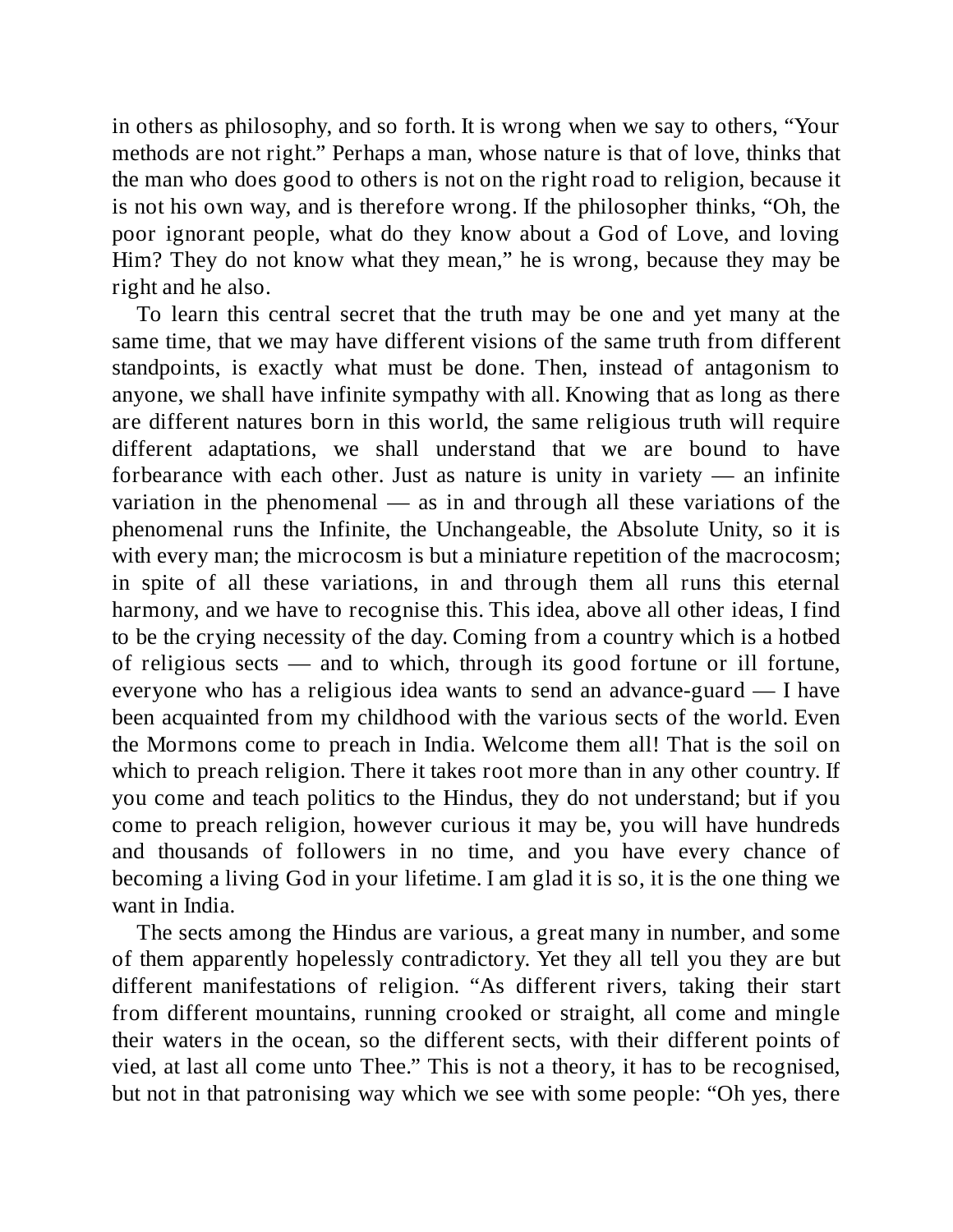are some very good things in it. These are what we call the ethnical religions. These ethnical religions have some good in them." Some even have the most wonderfully liberal idea that other religions are all little bits of a prehistoric evolution, but "ours is the fulfilment of things". One man says, because his is the oldest religion, it is the best: another makes the same claim, because his is the latest.

We have to recognise that each one of them has the same saving power as the other. What you have heard about their difference, whether in the temple or in the church, is a mass of superstition. The same God answers all; and it is not you, or I, or any body of men that is responsible for the safety and salvation of the least little bit of the soul; the same Almighty God is responsible for all. I do not understand how people declare themselves to be believers in God, and at the same time think that God has handed over to a little body of men all truth, and that they are the guardians of the rest of humanity. How can you call that religion? Religion is realisation; but mere talk — mere trying to believe, mere groping in darkness, mere parroting the words of ancestors and thinking it is religion, mere making a political something out of the truths of religion — is not religion at all. In every sect — even among the Mohammedans whom we always regard as the most exclusive — even among them we find that wherever there was a man trying to realise religion, from his lips have come the fiery words: "Thou art the Lord of all, Thou art in the heart of all, Thou art the guide of all, Thou art the Teacher of all, and Thou caress infinitely more for the land of Thy children than we can ever do." Do not try to disturb the faith of any man. If you can, give him something better; if you can, get hold of a man where he stands and give him a push upwards; do so, but do not destroy what he has. The only true teacher is he who can convert himself, as it were, into a thousand persons at a moment's notice. The only true teacher is he who can immediately come down to the level of the student, and transfer his soul to the student's soul and see through the student's eyes and hear through his ears and understand through his mind. Such a teacher can really teach and none else. All these negative, breaking-down, destructive teachers that are in the world can never do any good.

In the presence of my Master I found out that man could be perfect, even in this body. Those lips never cursed anyone, never even criticised anyone. Those eyes were beyond the possibility of seeing evil, that mind had lost the power of thinking evil. He saw nothing but good. That tremendous purity, that tremendous renunciation is the one secret of spirituality. "Neither through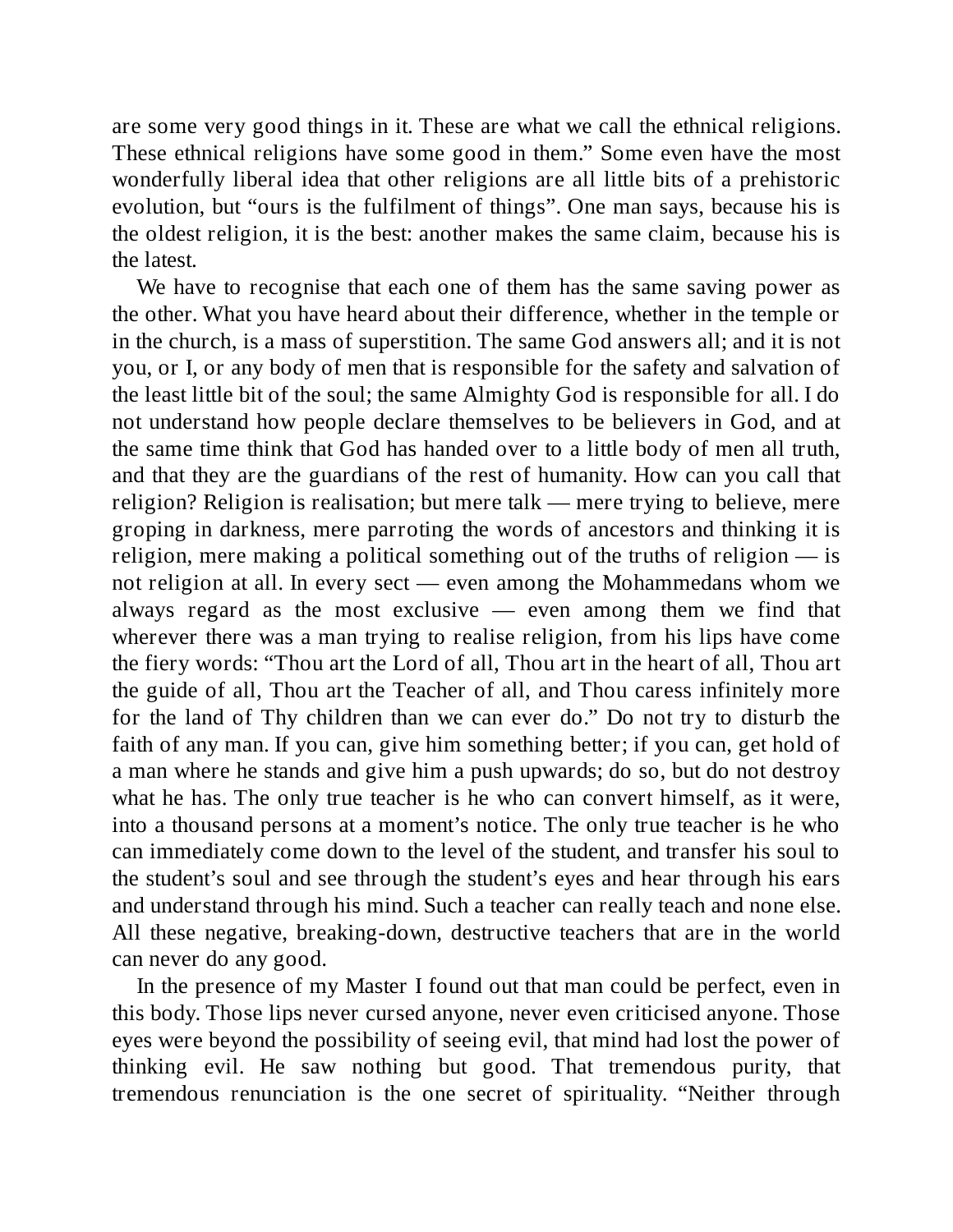wealth, nor through progeny, but through renunciation alone, is immortality to be reached", say the Vedas. "Sell all that thou hast and give to the poor, and follow me", says the Christ. So all great saints and Prophets have expressed it, and have carried it out in their lives. How can great spirituality come without that renunciation? Renunciation is the background of all religious thought wherever it be, and you will always find that as this idea of renunciation lessens, the more will the senses creep into the field of religion, and spirituality will decrease in the same ratio.

That man was the embodiment of renunciation. In our country it is necessary for a man who becomes a Sannyasin to give up all worldly wealth and position, and this my Master carried out literally. There were many who would have felt themselves blest if he would only have accepted a present from their hands, who would gladly have given him thousands of rupees if he would have taken them, but these were the only men from whom he would turn away. He was a triumphant example, a living realisation of the complete conquest of lust and of desire for money. He was beyond all ideas of either, and such men are necessary for this century. Such renunciation is necessary in these days when men have begun to think that they cannot live a month without what they call their "necessities", and which they are increasing out of all proportion. It is necessary in a time like this that a man should arise to demonstrate to the sceptics of the world that there yet breathes a man who does not care a straw for all the gold or all the fame that is in the universe. Yet there are such men.

The other idea of his life was intense love for others. The first part of my Master's life was spent in acquiring spirituality, and the remaining years in distributing it. People in our country have not the same customs as you have in visiting a religious teacher or a Sannyasin. Somebody would come to ask him about something, some perhaps would come hundreds of miles, walking all the way, just to ask one question, to hear one word from him, "Tell me one word for my salvation." That is the way they come. They come in numbers, unceremoniously, to the place where he is mostly to be found; they may find him under a tree and question him; and before one set of people has gone, others have arrived. So if a man is greatly revered, he will sometimes have no rest day or night. He will have to talk constantly. For hours people will come pouring in, and this man will be teaching them.

So men came in crowds to hear him, and he would talk twenty hours in the twenty-four, and that not for one day, but for months and months until at last the body broke down under the pressure of this tremendous strain. His intense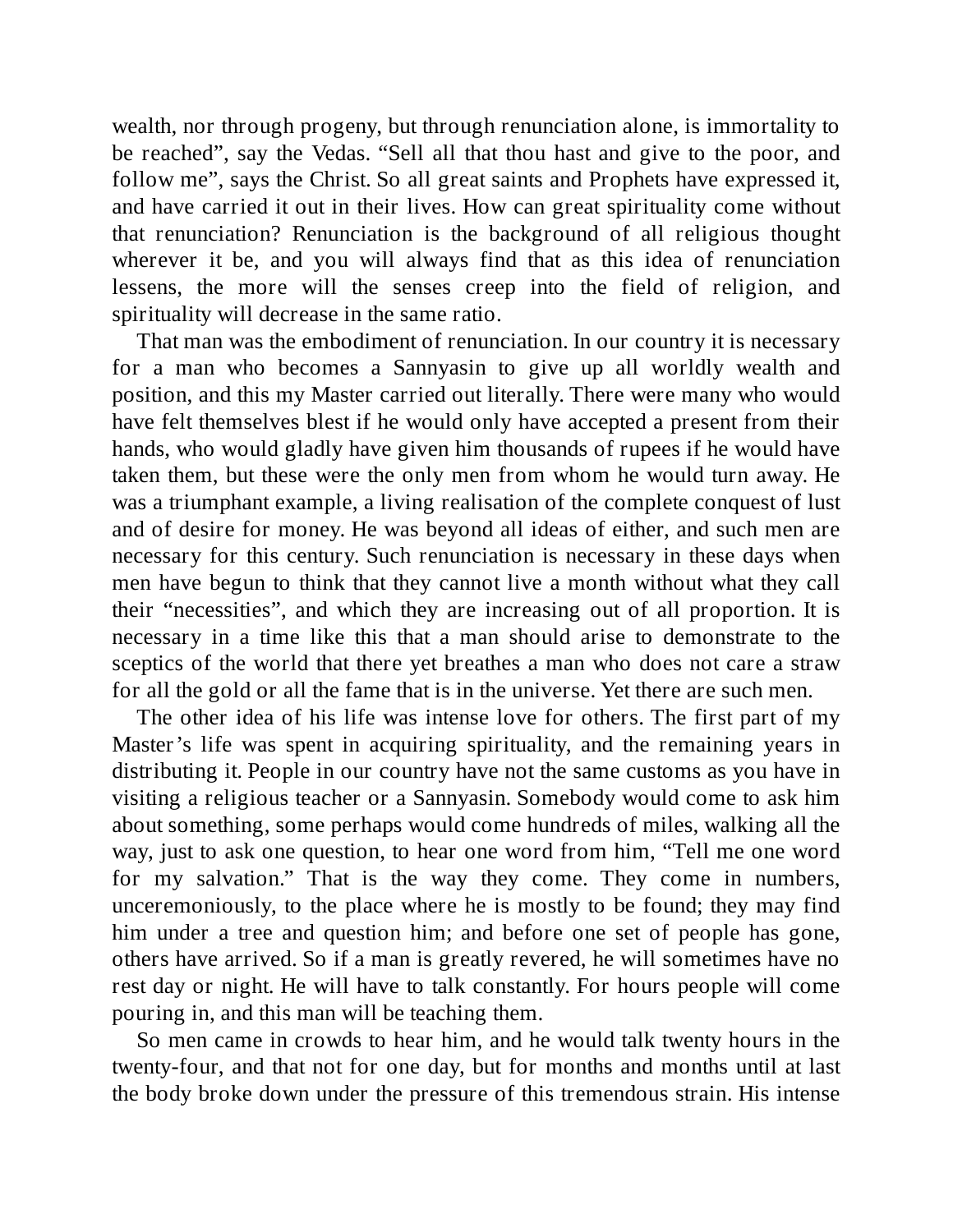love for mankind would not let him refuse to help even the humblest of the thousands who sought his aid. Gradually, there developed a vital throat disorder and yet he could not be persuaded to refrain from these exertions. As soon as he heard that people were asking to see him, he would insist upon having them admitted and would answer all their questions. When expostulated with, he replied, "I do not care. I will give up twenty thousand such bodies to help one man. It is glorious to help even one man." There was no rest for him. Once a man asked him, "Sir, you are a great Yogi. Why do you not put your mind a little on your body and cure your disease? "At first he did not answer, but when the question had been repeated, he gently said, "My friend, I thought you were a sage, but you talk like other men of the world. This mind has been given to the Lord. Do you mean to say that I should take it back and put it upon the body which is but a mere cage of the soul?"

So he went on preaching to the people, and the news spread that his body was about to pass away, and the people began to flock to him in greater crowds than ever. You cannot imagine the way they come to these great religious teachers in India, how they crowd round them and make gods of them while they are yet living. Thousands wait simply to touch the hem of their garments. It is through this appreciation of spirituality in others that spirituality is produced. Whatever man wants and appreciates, he will get; and it is the same with nations. If you go to India and deliver a political lecture, however grand it may be, you will scarcely find people to listen to you but just go and teach religion, *live* it, not merely talk it, and hundreds will crowd just to look at you, to touch your feet. When the people heard that this holy man was likely to go from them soon, they began to come round him more than ever, and my Master went on teaching them without the least regard for his health. We could not prevent this. Many of the people came from long distances, and he would not rest until he had answered their questions. "While I can speak, I must teach them," he would say, and he was as good as his word. One day, he told us that he would lay down the body that day, and repeating the most sacred word of the Vedas he entered into Samâdhi and passed away.

His thoughts and his message were known to very few capable of giving them out. Among others, he left a few young boys who had renounced the world, and were ready to carry on his work. Attempts were made to crush them. But they stood firm, having the inspiration of that great life before them. Having had the contact of that blessed life for years, they stood their ground. These young men, living as Sannyasins, begged through the streets of the city